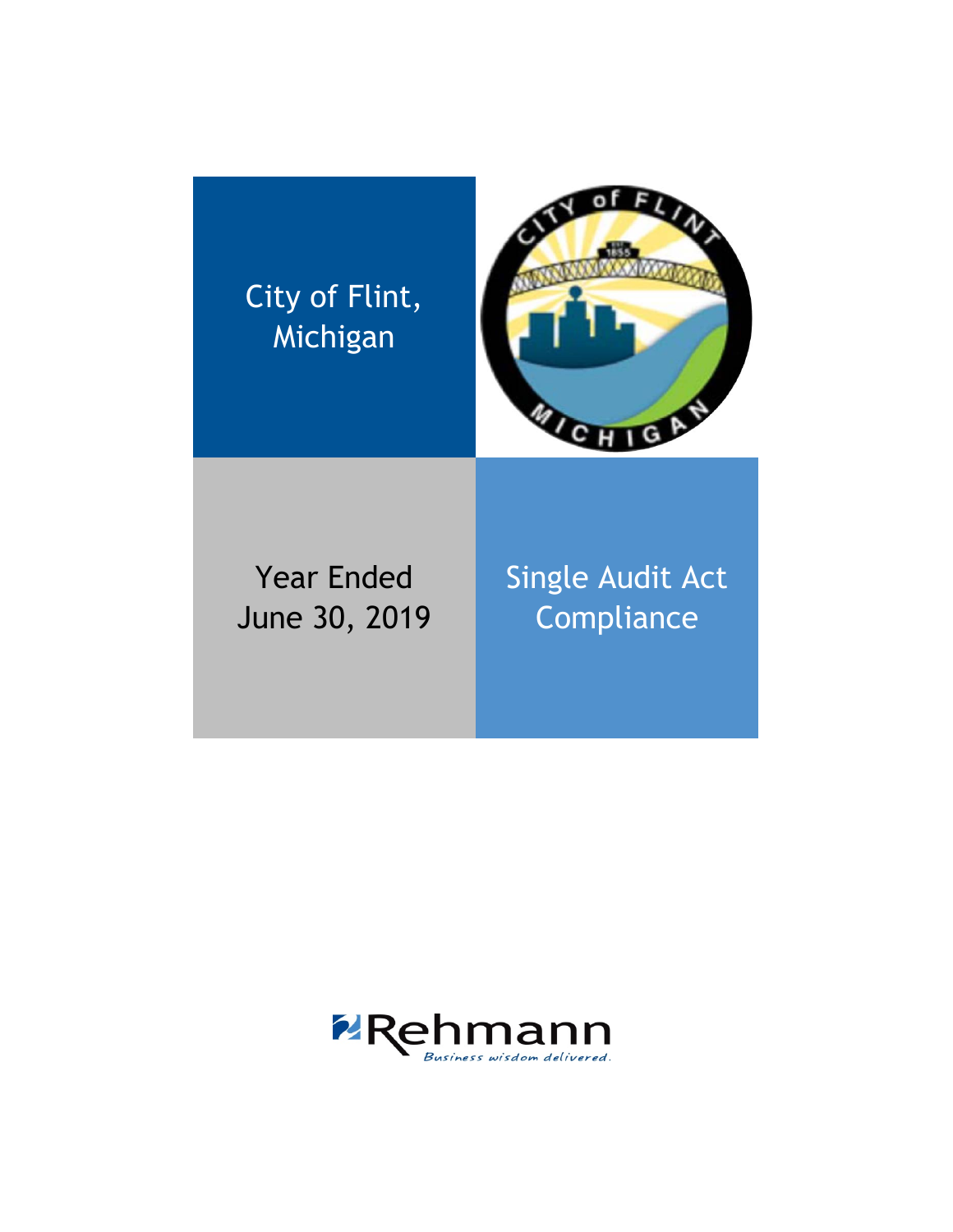# **Table of Contents**

|                                                                                                                                                                                                                          | Page |
|--------------------------------------------------------------------------------------------------------------------------------------------------------------------------------------------------------------------------|------|
| Independent Auditors' Report on the Schedule of Expenditures<br>of Federal Awards Required by the Uniform Guidance                                                                                                       |      |
| Schedule of Expenditures of Federal Awards                                                                                                                                                                               | 2    |
| Notes to Schedule of Expenditures of Federal Awards                                                                                                                                                                      | 4    |
| Independent Auditors' Report on Internal Control over Financial Reporting<br>and on Compliance and Other Matters Based on an Audit of Financial Statements<br>Performed in Accordance with Government Auditing Standards | 5    |
| Independent Auditors' Report on Compliance for Each Major Federal Program<br>and on Internal Control over Compliance Required by the Uniform Guidance                                                                    | 7    |
| Schedule of Findings and Questioned Costs                                                                                                                                                                                | 10   |
| Summary Schedule of Prior Audit Findings                                                                                                                                                                                 | 31   |
|                                                                                                                                                                                                                          |      |

.....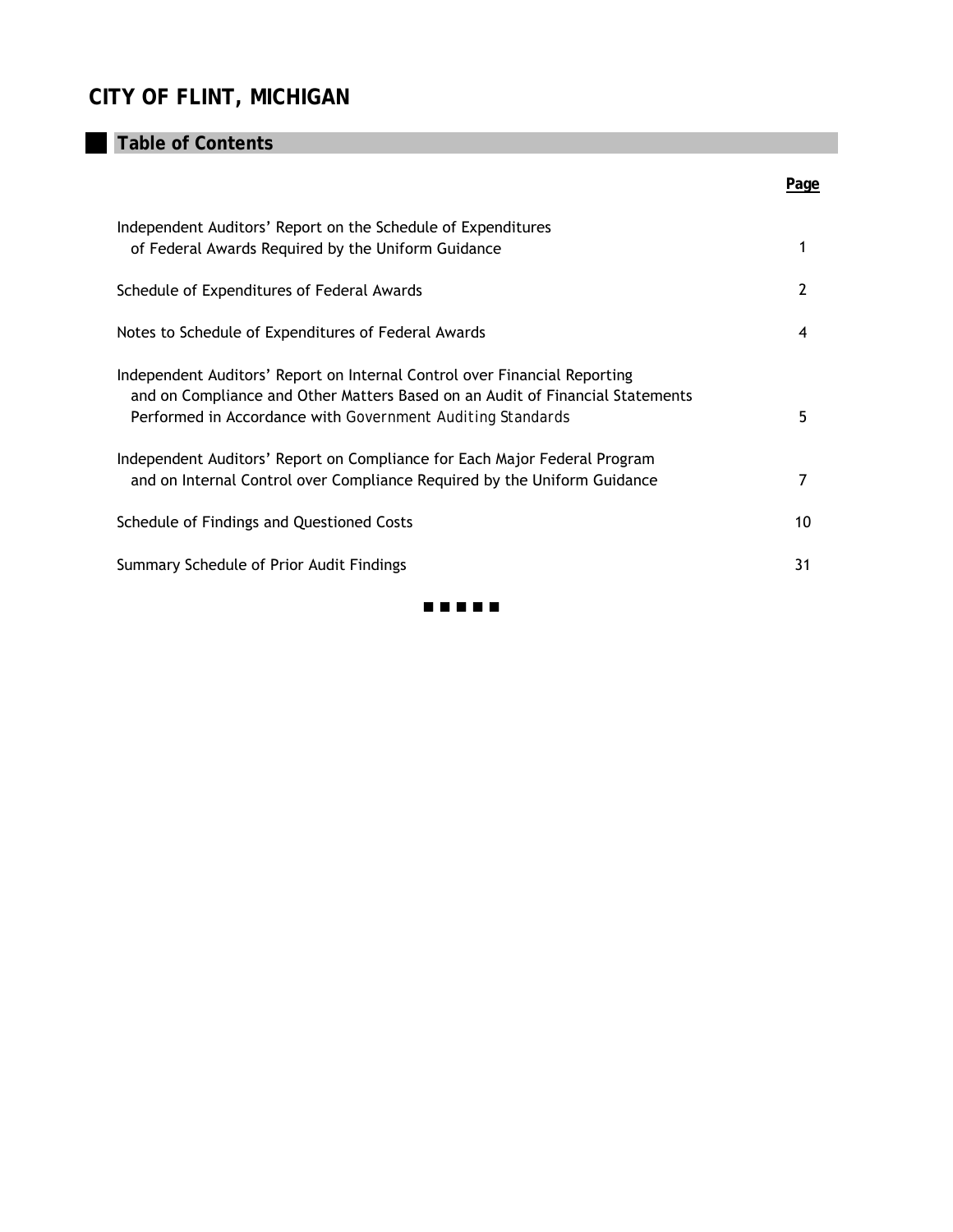

#### **Rehmann Robson**

5800 Gratiot Rd. Suite 201 Saginaw, MI 48638 Ph: 989.799.9580 Fx: 989.799.0227 rehmann.com

### **INDEPENDENT AUDITORS' REPORT ON THE SCHEDULE OF EXPENDITURES OF FEDERAL AWARDS REQUIRED BY THE UNIFORM GUIDANCE**

April 15, 2020

Members of the City Council City of Flint, Michigan

We have audited the financial statements of the governmental activities, the business-type activities, the aggregate discretely presented component units, each major fund, and the aggregate remaining fund information of the *City of Flint, Michigan* (the "City"), as of and for the year ended June 30, 2019, and the related notes to the financial statements, which collectively comprise the City's basic financial statements. We issued our report thereon dated December 27, 2019, which contained unmodified opinions on those financial statements. Our report includes a reference to other auditors. Our audit was conducted for the purpose of forming opinions on the financial statements that collectively comprise the City of Flint, Michigan's basic financial statements. The accompanying schedule of expenditures of federal awards is presented for purposes of additional analysis as required by Title 2 U.S. Code of Federal Regulations Part 200, *Uniform Administrative Requirements, Cost Principles, and Audit Requirements for Federal Awards* (Uniform Guidance) and is not a required part of the basic financial statements. Such information is the responsibility of management and was derived from and relates directly to the underlying accounting and other records used to prepare the basic financial statements. The information has been subjected to the auditing procedures applied in the audit of the financial statements and certain additional procedures, including comparing and reconciling such information directly to the underlying accounting and other records used to prepare the basic financial statements or to the basic financial statements themselves, and other additional procedures in accordance with auditing standards generally accepted in the United States of America. In our opinion, the schedule of expenditure of federal awards is fairly stated, in all material respects, in relation to the basic financial statements as a whole.

Rehmann Lobam LLC

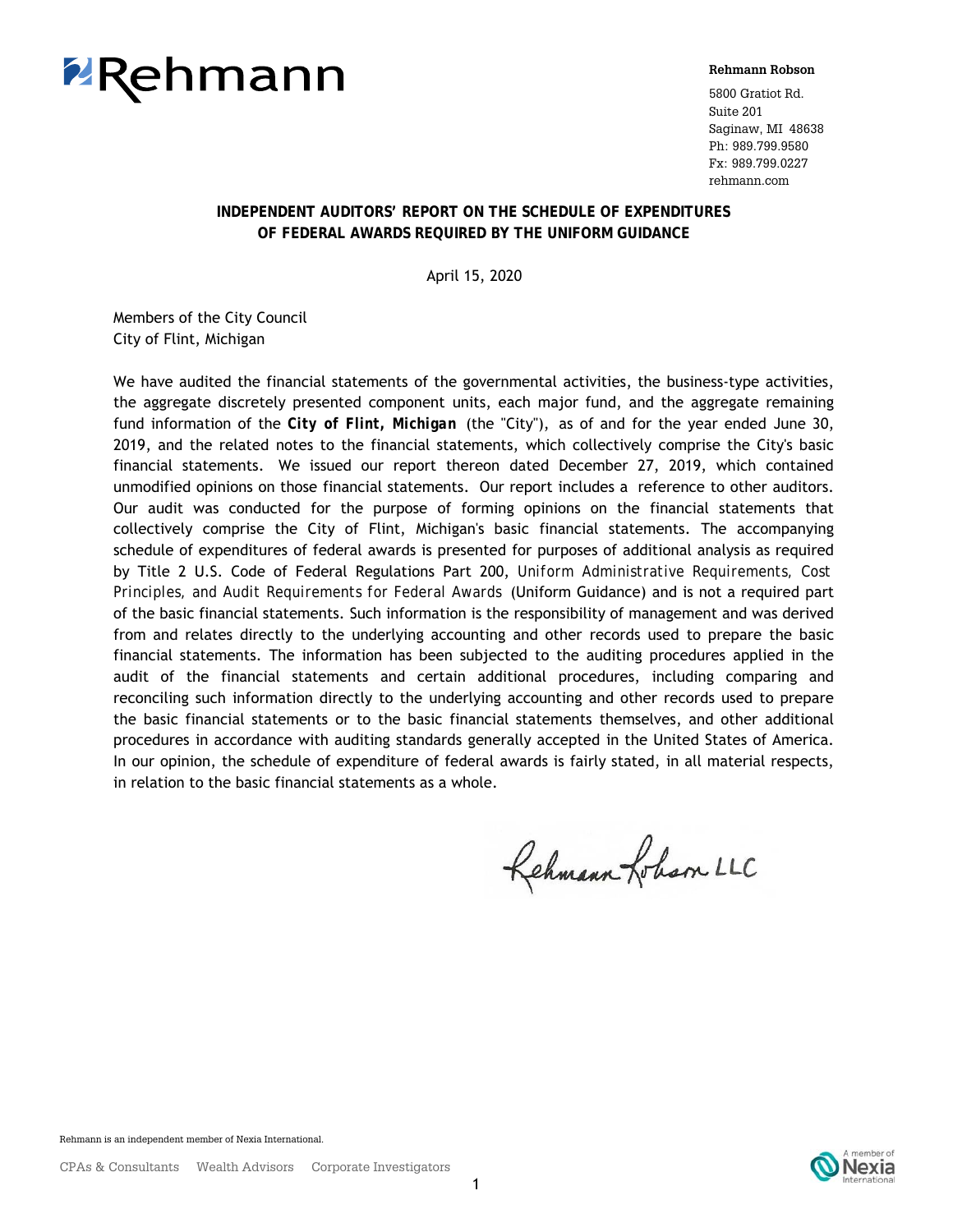#### **Schedule of Expenditures of Federal Awards**

For the Year Ended June 30, 2019

| Federal Agency / Cluster / Program Title                     | <b>CFDA</b><br><b>Number</b> | Passed<br>Through | Pass-through /<br><b>Grantor Number</b> | <b>Total</b><br>Subawards | Federal<br>Expenditures |
|--------------------------------------------------------------|------------------------------|-------------------|-----------------------------------------|---------------------------|-------------------------|
| U.S. Department of Commerce                                  |                              |                   |                                         |                           |                         |
| Economic Development Cluster -                               |                              |                   |                                         |                           |                         |
| Title IX Revolving Loan Fund                                 | 11.307                       | Direct            | n/a                                     | -\$<br>$\sim$             | 1,435,369<br>\$.        |
|                                                              |                              |                   |                                         |                           |                         |
| U.S. Department of Housing and Urban Development             |                              |                   |                                         |                           |                         |
| Community Development Block Grant/Entitlement Grant Cluster: |                              |                   |                                         |                           |                         |
| 2011 & Prior Entitlement                                     | 14.218                       | Direct            | B-11-MC-26-0018                         |                           | 21,665                  |
| 2012 Entitlement                                             | 14.218                       | Direct            | B-12-MC-26-0018                         | 525                       | 3,860                   |
| 2013 Entitlement                                             | 14.218                       | Direct            | B-13-MC-26-0018                         | 2,658                     | 148,557                 |
| 2014 Entitlement                                             | 14.218                       | Direct            | B-14-MC-26-0018                         | 15,729                    | 106,748                 |
| 2015 Entitlement                                             | 14.218                       | Direct            | B-15-MC-26-0018                         | 174,417                   | 282,100                 |
| 2016 Entitlement                                             | 14.218                       | Direct            | B-15-MC-26-0018                         | 389,565                   | 759,336                 |
| 2017 Entitlement                                             | 14.218                       | Direct            | B-17-MC-26-0018                         | 713,112                   | 2,027,215               |
| 2018 Entitlement                                             | 14.218                       | <b>Direct</b>     | B-18-MC-26-0018                         | 429,212                   | 1,074,453               |
|                                                              |                              |                   |                                         | 1,725,218                 | 4,423,934               |
| <b>Emergency Solutions Grant Program:</b>                    |                              |                   |                                         |                           |                         |
| <b>Emergency Solutions Grant</b>                             | 14.231                       | Direct            | B-17-MC-26-0018                         | 219,778                   | 246,863                 |
| <b>Emergency Solutions Grant</b>                             | 14.231                       | Direct            | B-18-MC-26-0018                         | 154,432                   | 158,860                 |
|                                                              |                              |                   |                                         | 374,210                   | 405,723                 |
|                                                              |                              |                   |                                         |                           |                         |
| HOME Investment Partnership Program:                         |                              |                   |                                         |                           |                         |
| 2011 & Prior Grant Years                                     | 14.239                       | Direct            | M-11-MC-26-0204                         | 50,823                    | 50,823                  |
| 2012 Grant Year                                              | 14.239                       | Direct            | M-12-MC-26-0204                         | 453,875                   | 453,875                 |
| 2013 Grant Year                                              | 14.239                       | Direct            | M-13-MC-26-0204                         | 628,167                   | 628,167                 |
| 2014 Grant Year                                              | 14.239                       | Direct            | M-14-MC-26-0204                         | 521,575                   | 521,575                 |
| 2015 Grant Year                                              | 14.239                       | Direct            | M-15-MC-26-0204                         | 176,357                   | 177,682                 |
| 2016 Grant Year                                              | 14.239                       | Direct            | M-16-MC-26-0204                         | 211,199                   | 261,571                 |
| 2017 Grant Year                                              | 14.239                       | Direct            | M-17-MC-26-0204                         | 250,000                   | 288,192                 |
| 2018 Grant Year                                              | 14.239                       | Direct            | M-18-MC-26-0204                         | 340,000                   | 340,000                 |
|                                                              |                              |                   |                                         | 2,631,996                 | 2,721,885               |
|                                                              |                              |                   |                                         |                           |                         |
| Choice Neighborhoods Planning Grants:                        |                              |                   |                                         |                           |                         |
| Neighborhood Stabalization Program (Recovery Act)            |                              |                   |                                         |                           |                         |
| Program Income                                               | 14.892                       | Direct            | B-09-CN-MI-0035                         |                           | 99,140                  |
| FY2017 Choice Neighborhood Implementation Grant              | 14.892                       | Direct            | MI5F519CNG117                           |                           | 103,139                 |
|                                                              |                              |                   |                                         |                           | 202,279                 |
| Lead Hazard Reduction Demonstration Grant Program            | 14.900                       | Direct            | MILH0683-18                             |                           | 3,122                   |
|                                                              |                              |                   |                                         |                           |                         |
| Total U.S. Department of Housing and Urban Development       |                              |                   |                                         | 4,731,424                 | 7,756,943               |
| U.S. Department of Justice                                   |                              |                   |                                         |                           |                         |
| Edward Byrne Memorial Justice Assistance Grant Program:      |                              |                   |                                         |                           |                         |
| 2014 Grant Year                                              | 16.738                       | FT                | 2014-H2514-MI-DJ                        |                           | 30,691                  |
| 2015 Grant Year                                              | 16.738                       | FT                | 2015-H2814-MI-DJ                        |                           | 36,400                  |
| 2016 Grant Year                                              | 16.738                       | FT                | 2016-H3232-MI-DJ                        |                           | 38,793                  |
| 2017 Grant Year                                              | 16.738                       | FT                | 2017-H2252-MI-DJ                        |                           | 51,504                  |
|                                                              |                              |                   |                                         | $\overline{\phantom{a}}$  | 157,388                 |
|                                                              |                              |                   |                                         |                           |                         |
| Sexual Assault Kit Initiative Grant                          | 16.833                       | Direct            | 2015-AK-BX-K016                         |                           | 517,240                 |
| Total U.S. Department of Justice                             |                              |                   |                                         |                           | 674,628                 |
|                                                              |                              |                   |                                         |                           |                         |

continued…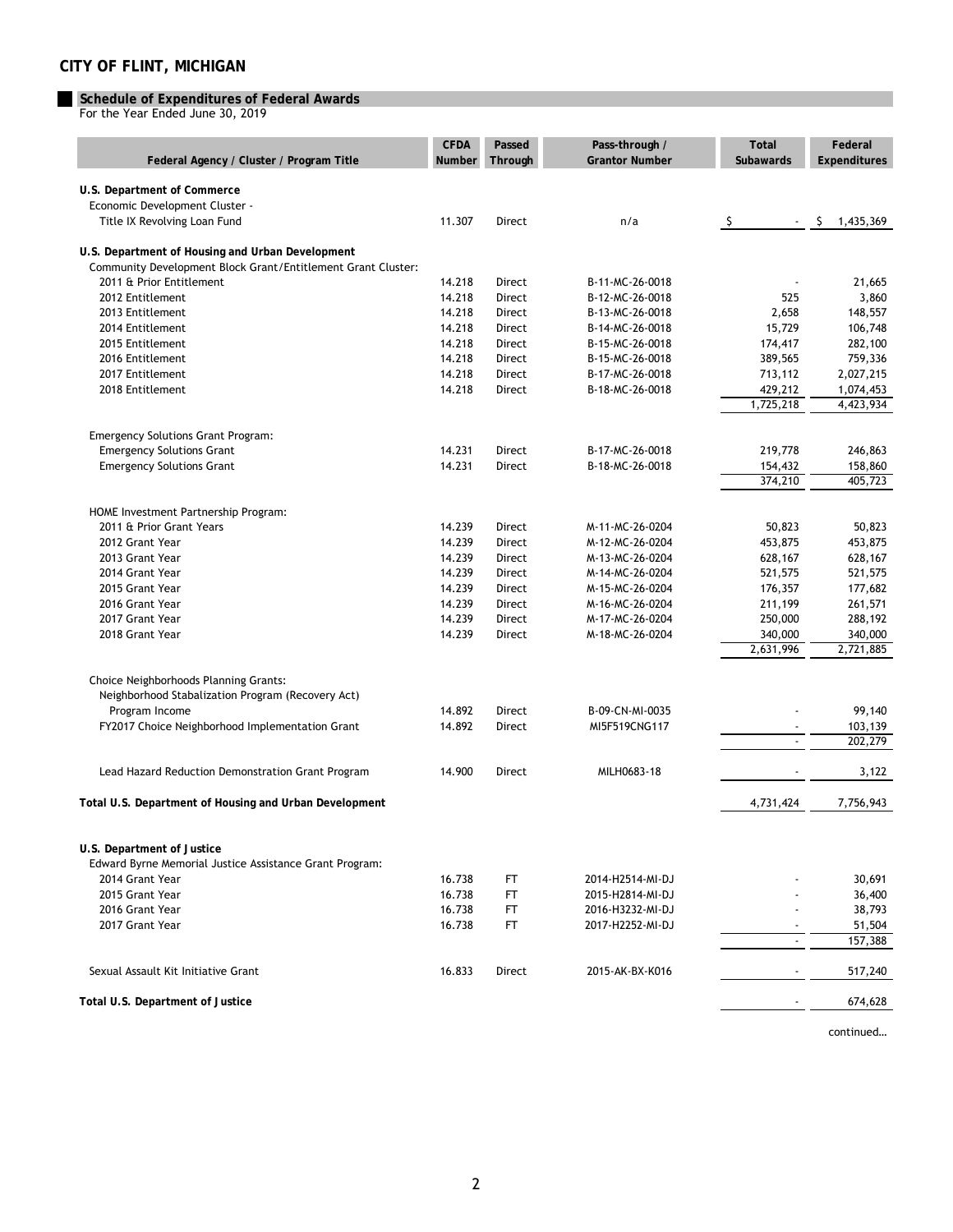#### **Schedule of Expenditures of Federal Awards**

For the Year Ended June 30, 2019

| Federal Agency / Cluster / Program Title                                                    | <b>CFDA</b><br><b>Number</b> | Passed<br>Through | Pass-through /<br><b>Grantor Number</b> | Total<br><b>Subawards</b> | Federal<br>Expenditures |
|---------------------------------------------------------------------------------------------|------------------------------|-------------------|-----------------------------------------|---------------------------|-------------------------|
| U.S. Environmental Protection Agency                                                        |                              |                   |                                         |                           |                         |
| Drinking Water State Revolving Fund Cluster-                                                |                              |                   |                                         |                           |                         |
| Capitalization Grants for Drinking Water State Revolving Funds:                             |                              |                   |                                         |                           |                         |
| <b>WIIN Arcadis</b>                                                                         | 66.468                       | <b>EGLE</b>       | n/a                                     | \$                        | Ś.<br>477,160           |
| <b>WIIN Arcadis</b>                                                                         | 66.468                       | <b>EGLE</b>       | n/a                                     |                           | 250,936                 |
| WIIN (2017)                                                                                 | 66.468                       | <b>EGLE</b>       | 7421-01                                 |                           | 3,652,786               |
| WIIN (2018)                                                                                 | 66.468                       | <b>EGLE</b>       | 7422-01                                 |                           | 1,996,278               |
|                                                                                             |                              |                   |                                         | $\overline{a}$            | 6,377,160               |
| U.S. Department of Health and Human Services                                                |                              |                   |                                         |                           |                         |
| Childhood Lead Poisoning Prevention Projects, State and Local Childhood -                   |                              |                   |                                         |                           |                         |
| Lead Poisoning Prevention and Surveillance of                                               |                              |                   |                                         |                           |                         |
| Blood Lead Levels in Children                                                               | 93.197                       | <b>MDHHS</b>      | CDC-RFA-EHA17-170402Cont18              |                           | 5,764                   |
| Substance Abuse and Mental Health Services Projects of Regional and National Significance - |                              |                   |                                         |                           |                         |
| SAMHSA - Flint ReCast                                                                       | 93.243                       | <b>Direct</b>     | 1H79SM063521-01                         |                           | 899,251                 |
|                                                                                             |                              |                   |                                         |                           |                         |
| Medicaid Cluster:                                                                           |                              |                   |                                         |                           |                         |
| Children's Health Insurance Program WLRP - 2018                                             | 93.778                       | <b>MDHHS</b>      | E20182803-00                            |                           | 2,365,357               |
| Children's Health Insurance Program WLRP - 2019                                             | 93.778                       | <b>MDHHS</b>      | <b>WLRP-2019</b>                        |                           | 2,230,947               |
| <b>Total Medicaid Cluster</b>                                                               |                              |                   |                                         |                           | 4,596,304               |
| Healthy Start Initiative                                                                    | 93.926                       | GC                | U62MC3110                               |                           | 28,140                  |
| Total U.S. Department of Health and Human Services                                          |                              |                   |                                         |                           | 5,529,459               |
|                                                                                             |                              |                   |                                         |                           |                         |
| <b>Corporation for National And Community Service</b>                                       |                              |                   |                                         |                           |                         |
| Volunteers in Service to America                                                            | 94.013                       | Direct            | <b>15VSNMI001</b>                       | $\blacksquare$            | 2,861                   |
| U.S. Department of Homeland Security                                                        |                              |                   |                                         |                           |                         |
| Staffing for Adequate Fire & Emergency Response                                             | 97.083                       | Direct            | EMW-2015-FH-00796                       |                           | 1,633,047               |
| <b>Total Expenditures of Federal Awards</b>                                                 |                              |                   |                                         | 4,731,424                 | \$23,409,467            |
|                                                                                             |                              |                   |                                         |                           |                         |
|                                                                                             |                              |                   |                                         |                           |                         |

concluded.

See notes to schedule of expenditures of federal awards.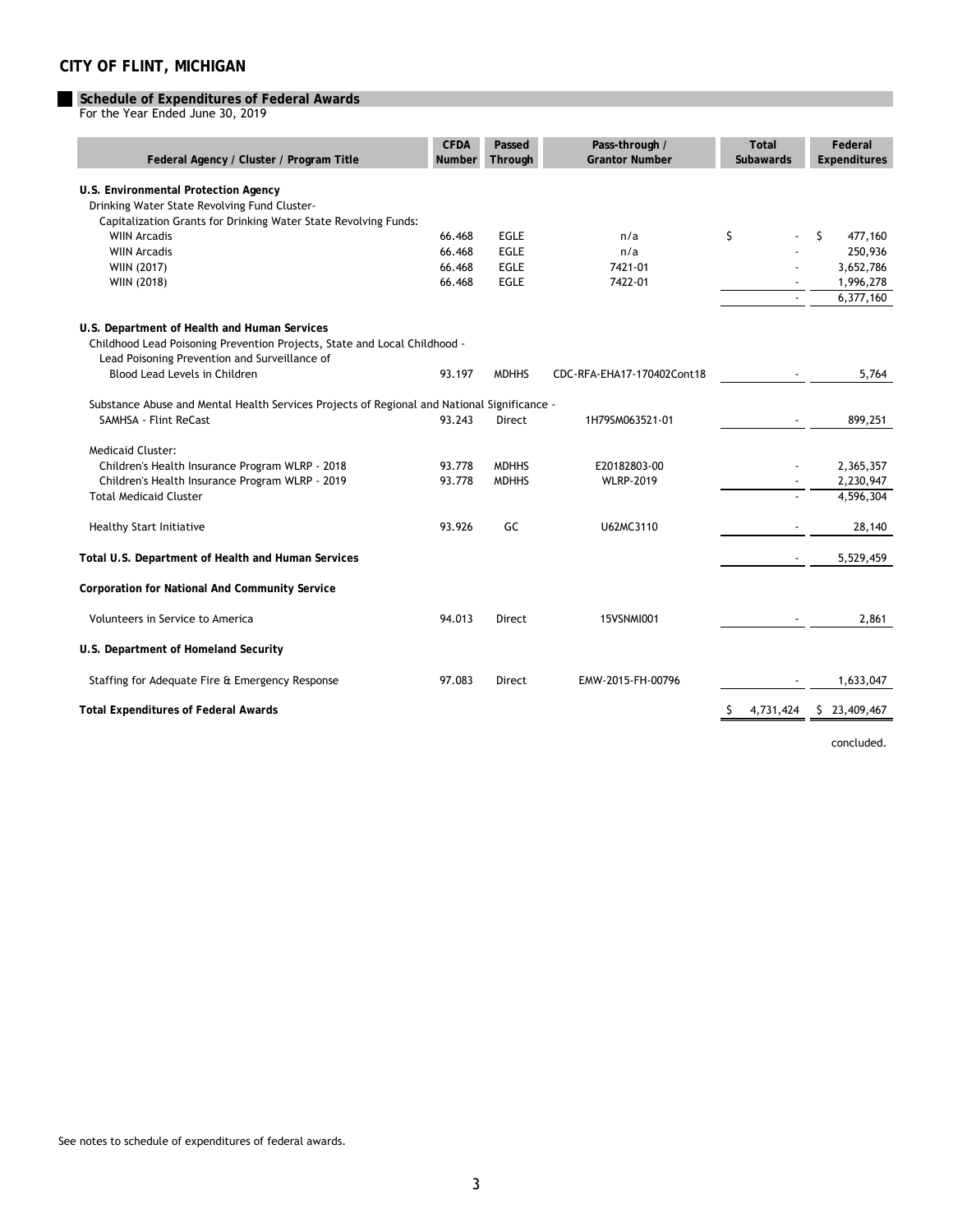### **Notes to Schedule of Expenditures of Federal Awards**

#### **1. SUMMARY OF SIGNIFICANT ACCOUNTING POLICIES**

The accompanying schedule of expenditures of federal awards (the "Schedule") includes the federal grant activity of the City of Flint, Michigan (the "City") under programs of the federal government for the year ended June 30, 2019. The information in the Schedule is presented in accordance with the requirements of Title 2 U.S. Code of Federal Regulations Part 200, *Uniform Administrative Requirements, Cost Principles, and Audit Requirements for Federal Awards* (Uniform Guidance). Because the Schedule presents only a selected portion of the operations of the City, it is not intended to and does not present the financial position, changes in net position or cash flows of the City.

Expenditures reported on the Schedule are reported on the accrual basis of accounting, which is described in Note 1 to the City's financial statements. Such expenditures are recognized following the cost principles contained in the Uniform Guidance*,* wherein certain types of expenditures are not allowable or are limited as to reimbursement. Negative amounts, if any, shown on the Schedule represent adjustments or credits made in the normal course of business to amounts reported as expenditures in prior years. Pass-through entity identifying numbers are presented where available.

#### **2. 10% DE MINIMIS COST RATE**

For purposes of charging indirect costs to federal awards, the City has not elected to use the 10 percent de minimis cost rate as permitted by §200.414 of the Uniform Guidance.

#### **3. PASS-THROUGH AGENCIES**

The City receives certain federal grants as subawards from non-federal entities. Pass-through entities, where applicable, have been identified in the Schedule with an abbreviation, defined as follows:

| Pass-through<br>Agency<br>Abbreviation | Pass-through Agency Name                                        |
|----------------------------------------|-----------------------------------------------------------------|
| FT.                                    | <b>Flint Township</b>                                           |
| GC                                     | <b>Genesee County</b>                                           |
| <b>EGLE</b>                            | Michigan Department of the Environment, Great Lakes, and Energy |
| <b>MDHHS</b>                           | Michigan Department of Health and Human Services                |

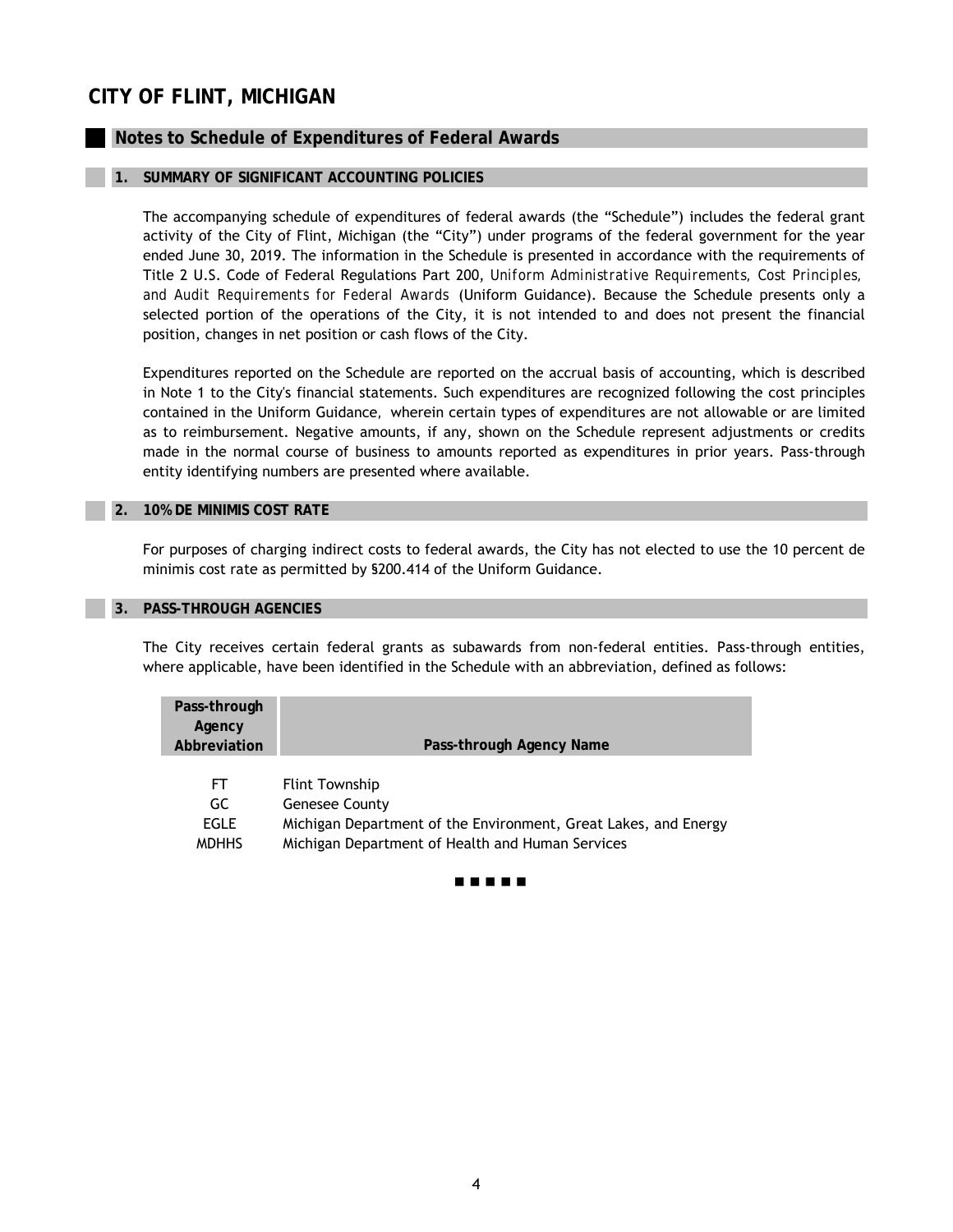

#### **Rehmann Robson**

5800 Gratiot Rd. Suite 201 Saginaw, MI 48638 Ph: 989.799.9580 Fx: 989.799.0227 rehmann.com

### **INDEPENDENT AUDITORS' REPORT ON INTERNAL CONTROL OVER FINANCIAL REPORTING AND ON COMPLIANCE AND OTHER MATTERS BASED ON AN AUDIT OF FINANCIAL STATEMENTS PERFORMED IN ACCORDANCE WITH** *GOVERNMENT AUDITING STANDARDS*

December 27, 2019

Members of the City Council City of Flint, Michigan

We have audited, in accordance with the auditing standards generally accepted in the United States of America and the standards applicable to financial audits contained in *Government Auditing Standards* issued by the Comptroller General of the United States, the financial statements of the governmental activities, the business-type activities, the aggregate discretely presented component units, each major fund, and the aggregate remaining fund information of the *City of Flint, Michigan* (the "City"), as of and for the year ended June 30, 2019, and the related notes to the financial statements, which collectively comprise the City's basic financial statements, and have issued our report thereon dated December 27, 2019. Our report includes a reference to other auditors who audited the financial statements of the Hurley Medical Center and the Flint Area Economic Corporation, as described in our report on the City's financial statements. This report does not include the results of the other auditors' testing of internal control over financial reporting or compliance and other matters that are reported on separately by those auditors. The financial statements of the Flint Area Economic Corporation were not audited in accordance with *Government Auditing Standards.*

#### **Internal Control Over Financial Reporting**

In planning and performing our audit of the financial statements, we considered the City's internal control over financial reporting (internal control) to determine the audit procedures that are appropriate in the circumstances for the purpose of expressing our opinions on the financial statements, but not for the purpose of expressing an opinion on the effectiveness of the City's internal control. Accordingly, we do not express an opinion on the effectiveness of the City's internal control.

A *deficiency in internal control* exists when the design or operation of a control does not allow management or employees, in the normal course of performing their assigned functions, to prevent, or detect and correct misstatements on a timely basis. A *material weakness* is a deficiency, or a combination of deficiencies, in internal control such that there is a reasonable possibility that a material misstatement of the entity's financial statements will not be prevented, or detected and corrected on a timely basis. A *significant deficiency* is a deficiency, or a combination of deficiencies, in internal control that is less severe than a material weakness, yet important enough to merit attention by those charged with governance.

Rehmann is an independent member of Nexia International.

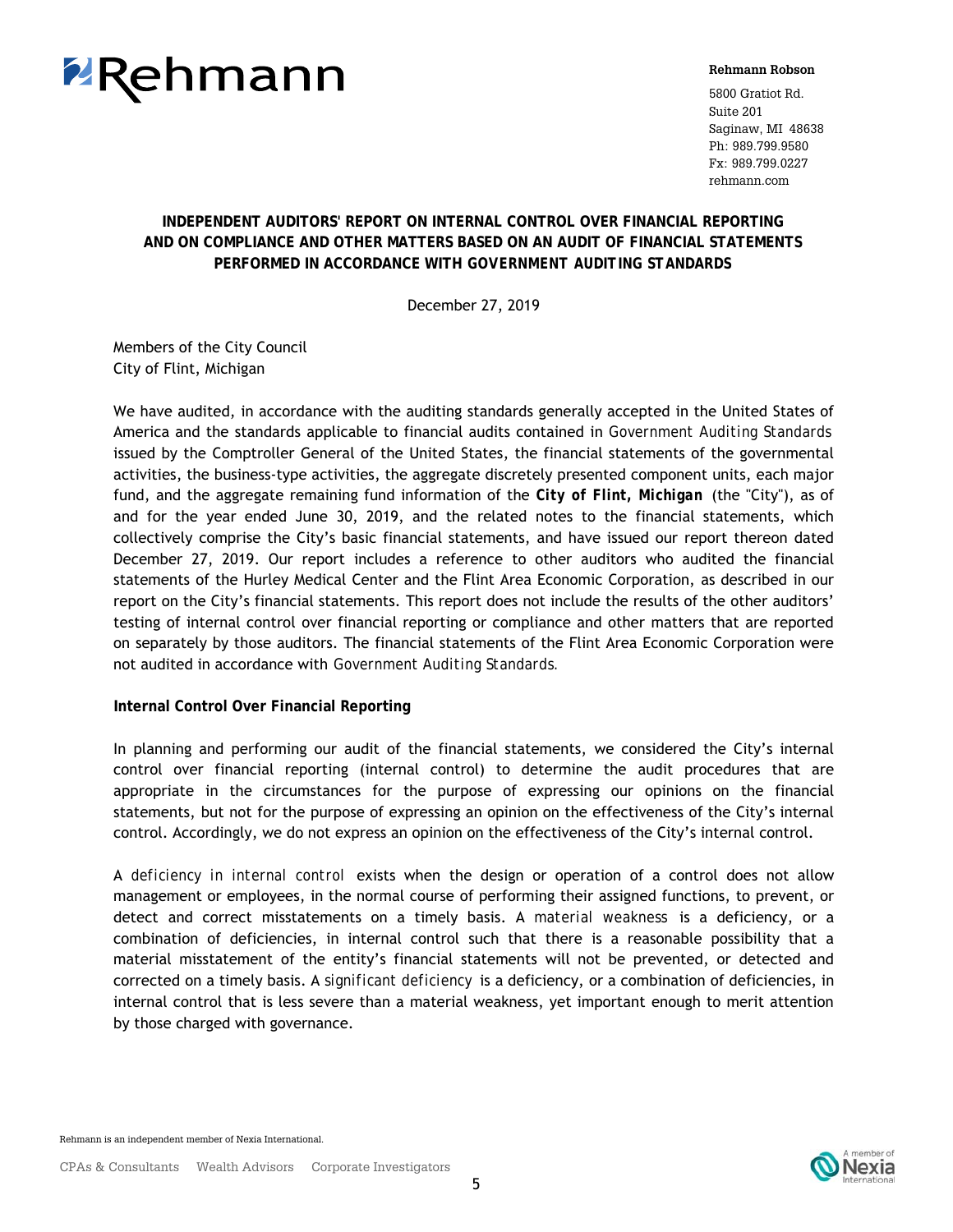Our consideration of internal control was for the limited purpose described in the first paragraph of this section and was not designed to identify all deficiencies in internal control that might be material weaknesses or significant deficiencies and therefore, material weaknesses or significant deficiencies may exist that have not been identified. We did identify certain deficiencies in internal control, described in the accompanying schedule of findings and questioned costs, as items 2019-001 through 2019-012 that we consider to be material weaknesses.

#### **Compliance and Other Matters**

As part of obtaining reasonable assurance about whether the City's financial statements are free from material misstatement, we performed tests of its compliance with certain provisions of laws, regulations, contracts, and grant agreements, noncompliance with which could have a direct and material effect on the determination of financial statement amounts. However, providing an opinion on compliance with those provisions was not an objective of our audit, and accordingly, we do not express such an opinion. The results of our tests disclosed no instances of noncompliance or other matters that are required to be reported under *Government Auditing Standards* with the exception of the item reported as item 2019-009.

#### **City of Flint's Response to Findings**

The City's responses to the findings identified in our audit are described in the accompanying schedule of findings and questioned costs. The City's responses were not subjected to the auditing procedures applied in the audit of the financial statements and, accordingly, we express no opinion on them.

#### **Purpose of this Report**

The purpose of this report is solely to describe the scope of our testing of internal control and compliance and the results of that testing, and not to provide an opinion on the effectiveness of the City's internal control or on compliance. This report is an integral part of an audit performed in accordance with *Government Auditing Standards* in considering the entity's internal control and compliance. Accordingly, this communication is not suitable for any other purpose.

Rehmann Lobam LLC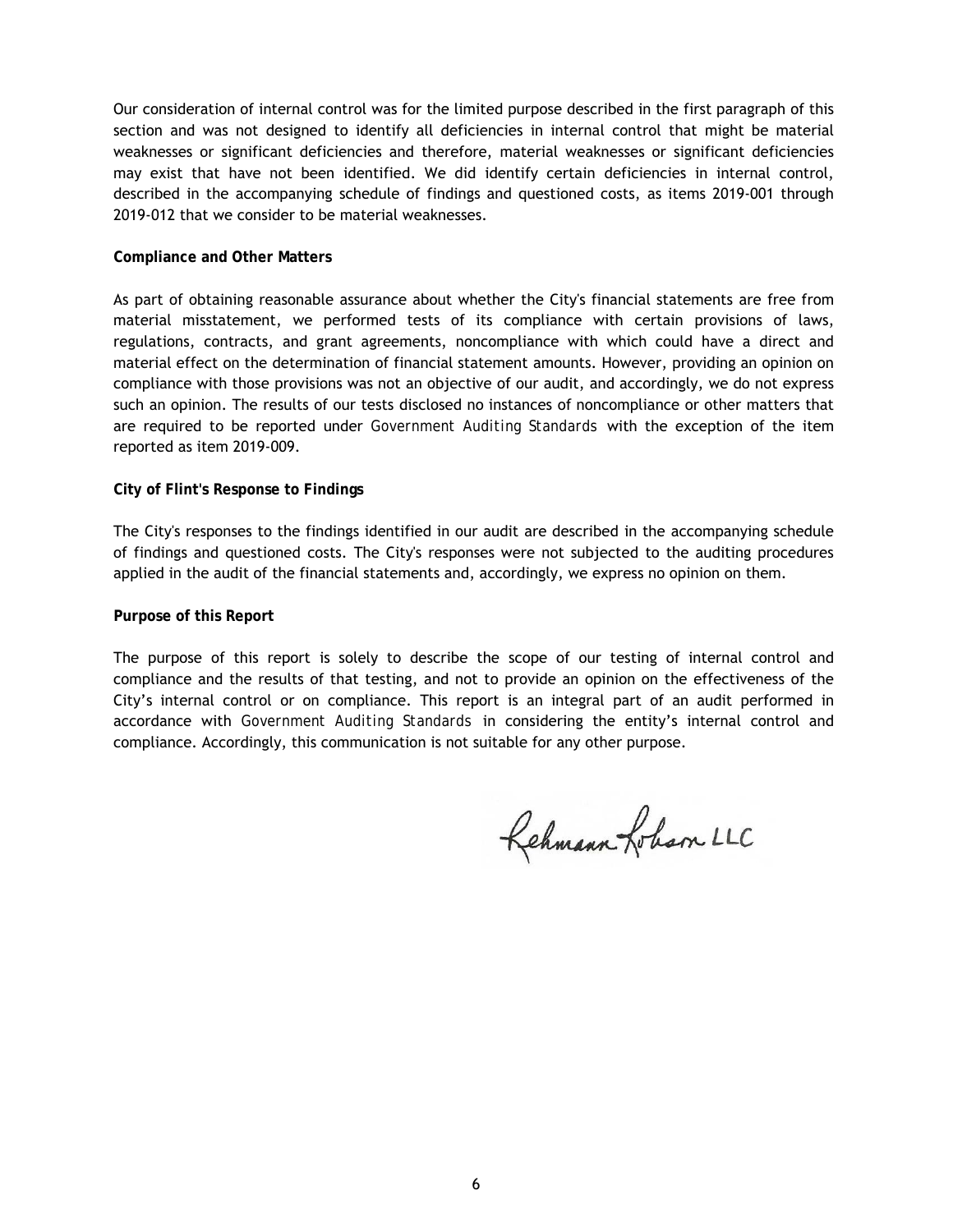

#### **Rehmann Robson**

5800 Gratiot Rd. Suite 201 Saginaw, MI 48638 Ph: 989.799.9580 Fx: 989.799.0227 rehmann.com

### **INDEPENDENT AUDITORS' REPORT ON COMPLIANCE FOR EACH MAJOR FEDERAL PROGRAM AND ON INTERNAL CONTROL OVER COMPLIANCE REQUIRED BY THE UNIFORM GUIDANCE**

April 15, 2020

Members of the City Council City of Flint, Michigan

**Report on Compliance for Each Major Federal Program**

We have audited the compliance of the *City of Flint, Michigan* (the "City") with the types of compliance requirements described in the *OMB Compliance Supplement* that could have a direct and material effect on each of the City's major federal programs for the year ended June 30, 2019. The City's major federal programs are identified in the summary of auditors' results section of the accompanying schedule of findings and questioned costs.

The City's basic financial statements also include the operations of the Hurley Medical Center and the Flint Area Enterprise Community, which may have received certain federal awards that are not included in the schedule of expenditures of federal awards for the year ended June 30, 2019. Our audit, described below, did not include the operations of the Hurley Medical Center and the Flint Area Enterprise Community because they arranged for separate audits.

#### *Management's Responsibility*

Management is responsible for compliance with federal statutes, regulations, and the terms and conditions of its federal awards applicable to its federal programs.

### *Independent Auditors' Responsibility*

Our responsibility is to express an opinion on compliance for each of the City's major federal programs based on our audit of the types of compliance requirements referred to above. We conducted our audit of compliance in accordance with auditing standards generally accepted in the United States of America; the standards applicable to financial audits contained in *Government Auditing Standards* issued by the Comptroller General of the United States; and the requirements of Title 2 U.S. Code of Federal Regulations Part 200, *Uniform Administrative Requirements, Cost Principles, and Audit Requirements for Federal Awards* (Uniform Guidance)*.* Those standards and the Uniform Guidance require that we plan and perform the audit to obtain reasonable assurance about whether noncompliance with the types of compliance requirements referred to above that could have a direct and material effect on a major federal program occurred. An audit includes examining, on a test basis, evidence about the City's compliance with those requirements and performing such other procedures as we considered necessary in the circumstances.

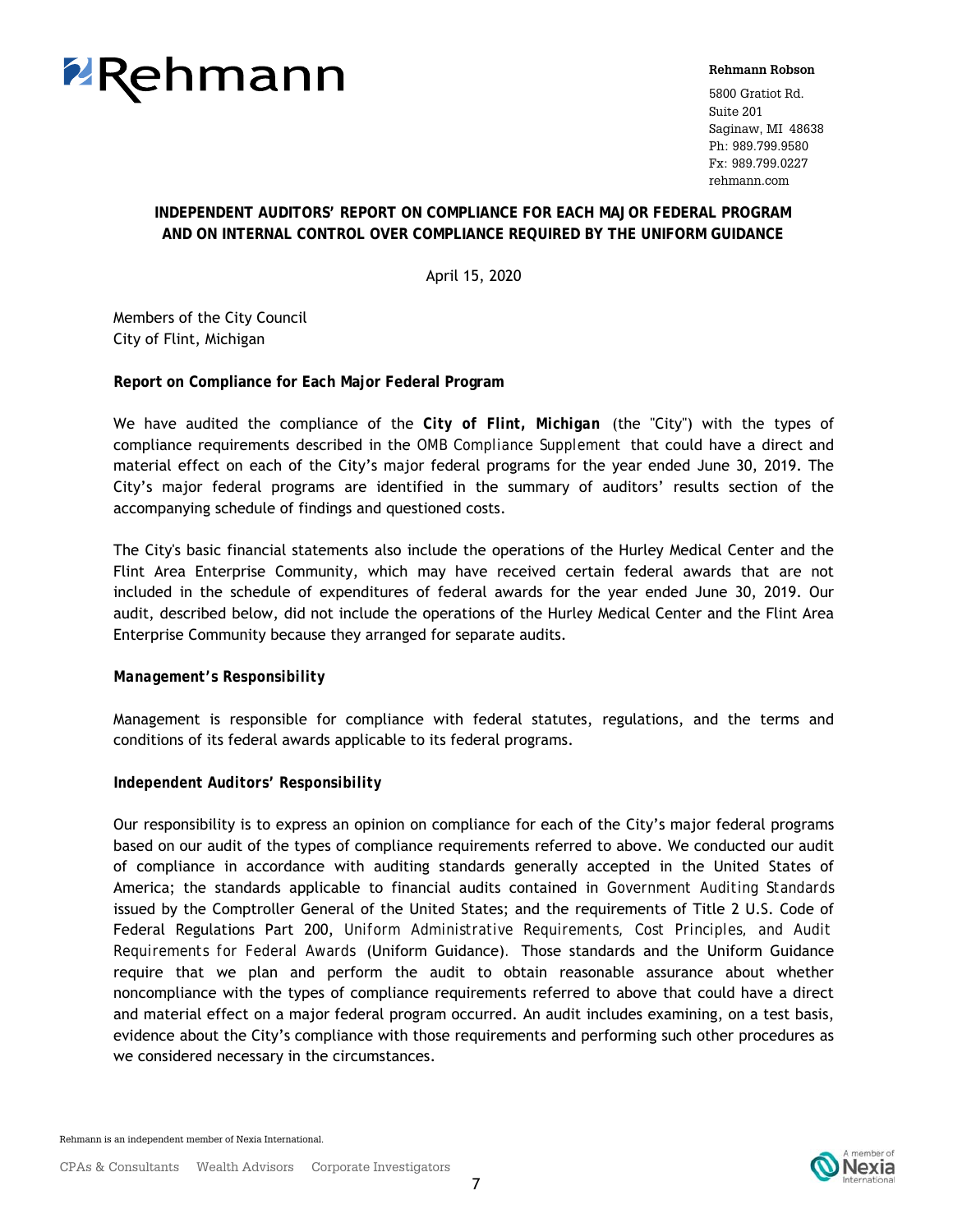We believe that our audit provides a reasonable basis for our opinion on compliance for each major federal program. However, our audit does not provide a legal determination of the City's compliance.

### *Basis for Qualified Opinion on the HOME program*

As described in item 2019-017 in the accompanying schedule of findings and questioned costs, the City did not comply with the special tests and provisions requirement applicable to its HOME program. Compliance with this requirement is necessary, in our opinion, for the City to comply with the requirements applicable to that program.

#### *Qualified Opinion on the HOME program*

In our opinion, except for the noncompliance described in the Basis for Qualified Opinion paragraph, the City complied, in all material respects, with the types of compliance requirements referred to above that could have a direct and material effect on its HOME program for the year ended June 30, 2019.

#### *Basis for Qualified Opinion on the Medicaid Cluster*

As described in item 2019-014 in the accompanying schedule of findings and questioned costs, the City did not comply with the reporting requirement applicable to its Medicaid Cluster. Compliance with this requirement is necessary, in our opinion, for the City to comply with the requirements applicable to that program.

#### *Qualified Opinion on the Medicaid Cluster*

In our opinion, except for the noncompliance described in the Basis for Qualified Opinion paragraph, the City complied, in all material respects, with the types of compliance requirements referred to above that could have a direct and material effect on its Medicaid Cluster for the year ended June 30, 2019.

#### *Unmodified Opinion on the Other Major Federal Program*

In our opinion, the City complied, in all material respects, with the types of compliance requirements referred to above that could have a direct and material effect on its other major federal program identified in the summary of auditors' results section of the accompanying schedule of findings and questioned costs for the year ended June 30, 2019.

#### *Other Matters*

The results of our auditing procedures disclosed other instances of noncompliance, which are required to be reported in accordance with the Uniform Guidance and which are described in the accompanying schedule of findings and questioned costs as items 2019-015, 2019-016 and 2019-018. Our opinion on each major federal program is not modified with respect to these matters.

The City's responses to the noncompliance findings identified in our audit are described in the accompanying schedule of findings and questioned costs. The City's responses were not subjected to the auditing procedures applied in the audit of compliance and, accordingly, we express no opinion on them.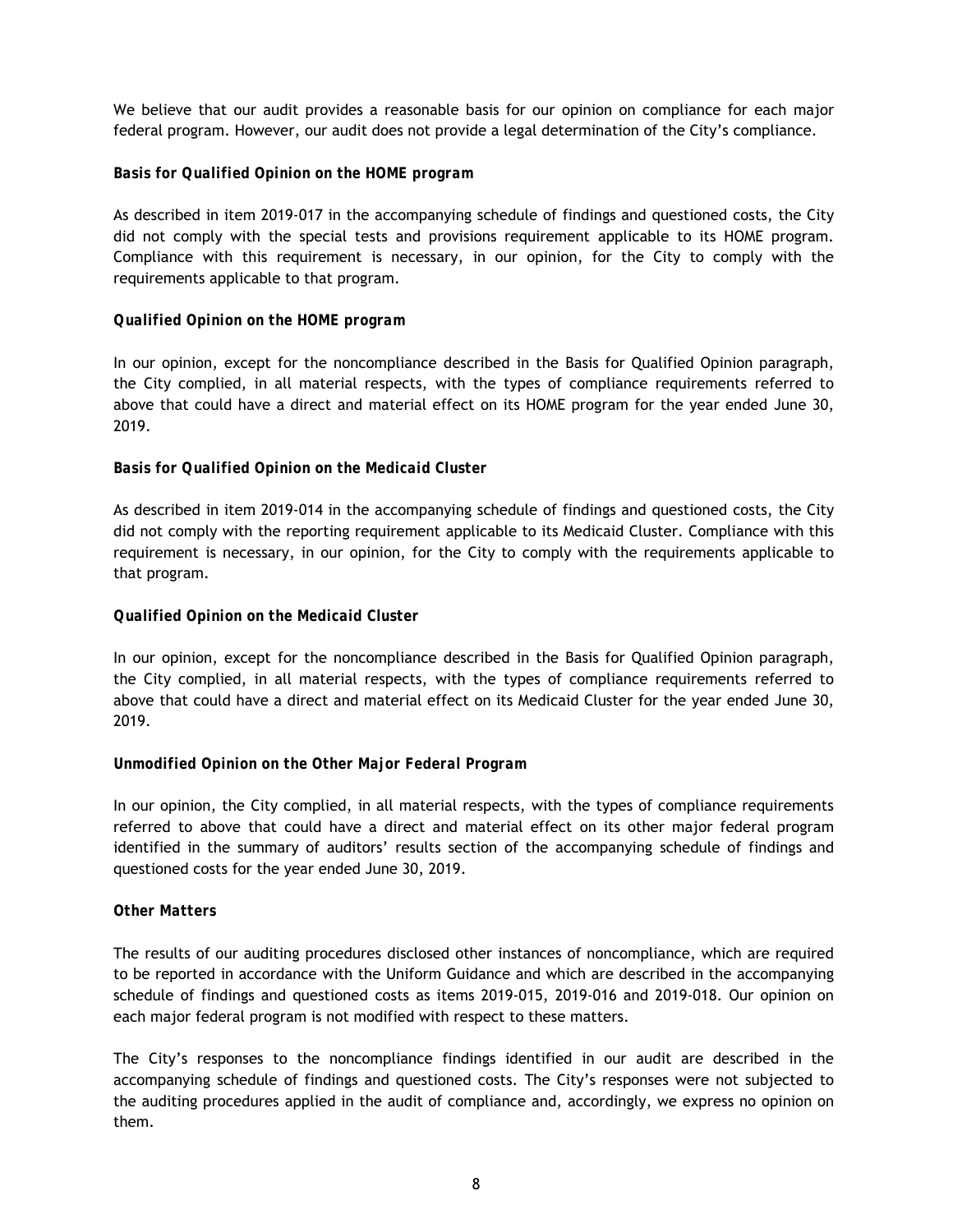#### **Report on Internal Control Over Compliance**

Management of the City is responsible for establishing and maintaining effective internal control over compliance with the types of compliance requirements referred to above. In planning and performing our audit of compliance, we considered the City's internal control over compliance with the types of requirements that could have a direct and material effect on each major federal program to determine the auditing procedures that are appropriate in the circumstances for the purpose of expressing an opinion on compliance for each major federal program and to test and report on internal control over compliance in accordance with the Uniform Guidance, but not for the purpose of expressing an opinion on the effectiveness of internal control over compliance. Accordingly, we do not express an opinion on the effectiveness of the City's internal control over compliance.

Our consideration of internal control over compliance was for the limited purpose described in the preceding paragraph and was not designed to identify all deficiencies in internal control over compliance that might be material weaknesses or significant deficiencies and therefore, material weaknesses or significant deficiencies may exist that were not identified. However, as discussed below, we did identify certain deficiencies in internal control over compliance that we consider to be material weaknesses and another that we consider to be a significant deficiency.

A *deficiency in internal control over compliance* exists when the design or operation of a control over compliance does not allow management or employees, in the normal course of performing their assigned functions, to prevent, or detect and correct, noncompliance with a type of compliance requirement of a federal program on a timely basis. A *material weakness in internal control over compliance* is a deficiency, or a combination of deficiencies, in internal control over compliance such that there is reasonable possibility that material noncompliance with a type of compliance requirement of a federal program will not be prevented, or detected and corrected, on a timely basis. We consider the deficiencies in internal control over compliance described in the accompanying schedule of findings and questioned costs as items 2019-013, 2019-014, 2019-015, and 2019-017 to be material weaknesses.

A *significant deficiency in internal control over compliance* is a deficiency, or a combination of deficiencies, in internal control over compliance with a type of compliance requirement of a federal program that is less severe than a material weakness in internal control over compliance, yet important enough to merit attention by those charged with governance. We consider the deficiency in internal control over compliance described in the accompanying schedule of findings and questioned costs as item 2019-016 to be a significant deficiency.

The City's responses to the internal control over compliance findings identified in our audit are described in the accompanying schedule of findings and questioned costs. The City's responses were not subjected to the auditing procedures applied in the audit of compliance and, accordingly, we express no opinion on them.

#### *Purpose of this Report*

The purpose of this report on internal control over compliance is solely to describe the scope of our testing of internal control over compliance and the results of that testing based on the requirements of the Uniform Guidance. Accordingly, this report is not suitable for any other purpose.

Rehmann Lobson LLC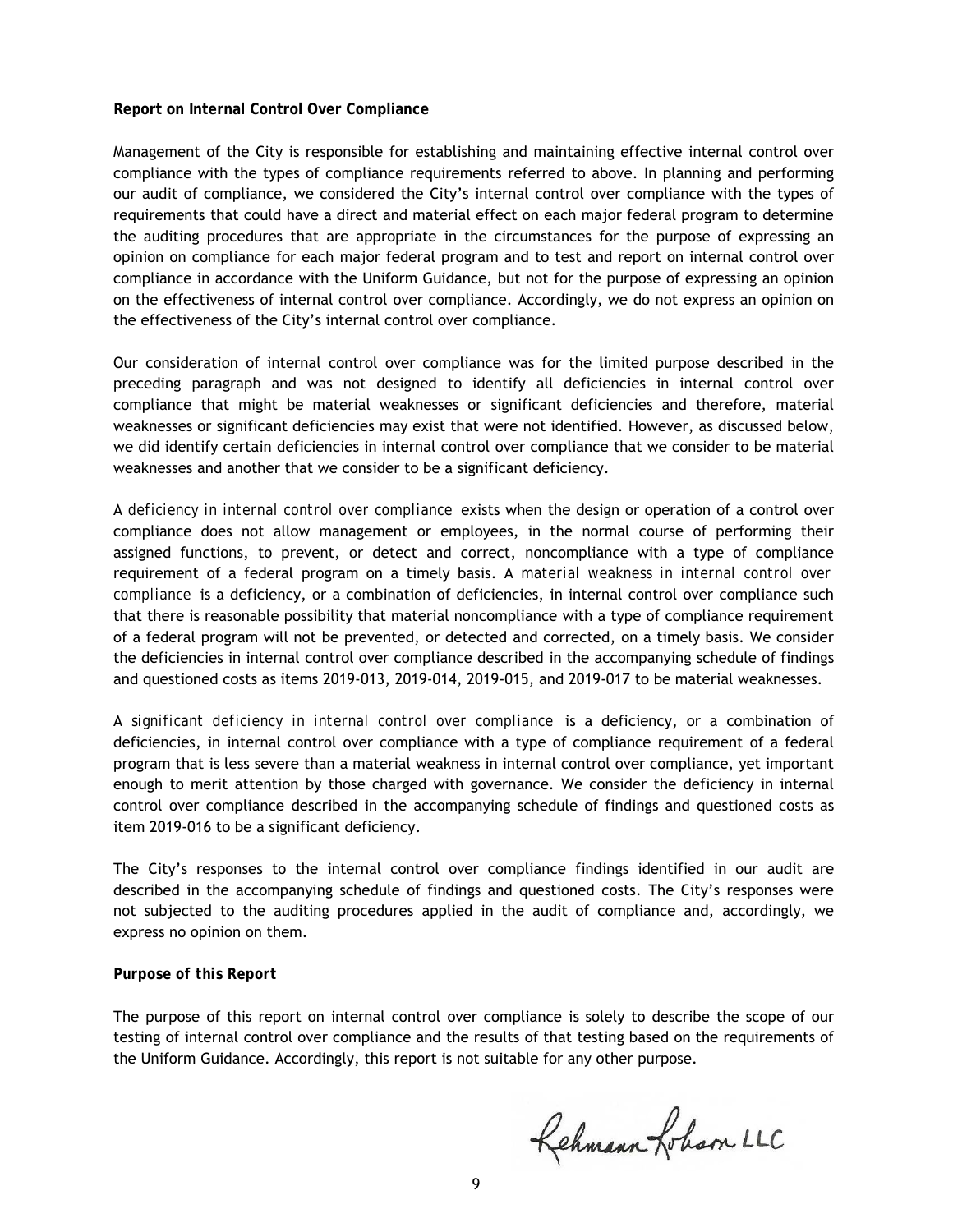| For the Year Ended June 30, 2019                         | <b>Schedule of Findings and Questioned Costs</b>                                                              |            |         |    |                                      |  |
|----------------------------------------------------------|---------------------------------------------------------------------------------------------------------------|------------|---------|----|--------------------------------------|--|
| SECTION I - SUMMARY OF AUDITORS' RESULTS                 |                                                                                                               |            |         |    |                                      |  |
| <b>Financial Statements</b>                              |                                                                                                               |            |         |    |                                      |  |
| Type of auditors' report issued:                         |                                                                                                               | Unmodified |         |    |                                      |  |
| Internal control over financial reporting:               |                                                                                                               |            |         |    |                                      |  |
| Material weakness(es) identified?                        |                                                                                                               | X.         | yes     |    | no                                   |  |
| Significant deficiency(ies) identified?                  |                                                                                                               |            | yes     | X. | none reported                        |  |
| Noncompliance material to financial statements<br>noted? |                                                                                                               |            | X yes   |    | no                                   |  |
| <b>Federal Awards</b>                                    |                                                                                                               |            |         |    |                                      |  |
| Internal control over major programs:                    |                                                                                                               |            |         |    |                                      |  |
| Material weakness(es) identified?                        |                                                                                                               | X.         | yes     |    | no                                   |  |
| Significant deficiency(ies) identified?                  |                                                                                                               |            | yes     |    | none reported                        |  |
| compliance:                                              | Identification of major programs, and type of auditors' report issued on                                      |            |         |    |                                      |  |
| <b>CFDA Number</b>                                       | Name of Federal Program or Cluster                                                                            |            |         |    | <b>Type of Opinion</b>               |  |
| 14.239<br>66.468<br>93.778                               | HOME Investment Partnership Program<br>Drinking Water State Revolving Fund Cluster<br><b>Medicaid Cluster</b> |            |         |    | Qualified<br>Unmodified<br>Qualified |  |
| to be reported in accordance with<br>2 CFR 200.516(a)?   | Any audit findings disclosed that are required                                                                | X.         | yes     |    | no                                   |  |
| Dollar threshold used to distinguish                     | between Type A and Type B programs:                                                                           | Ş.         | 750,000 |    |                                      |  |
| Auditee qualified as low-risk auditee?                   |                                                                                                               |            | yes     | X  | no                                   |  |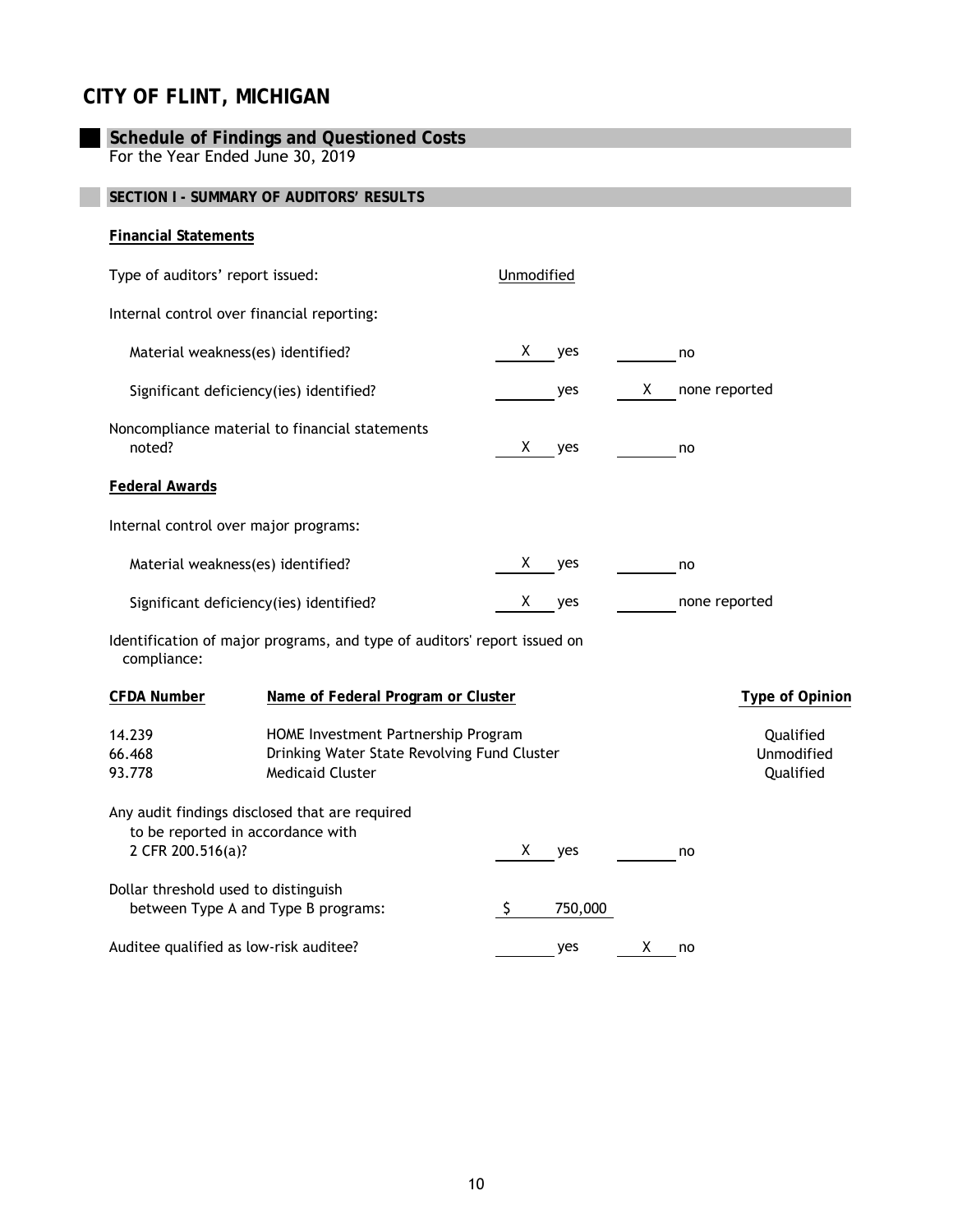#### **Schedule of Findings and Questioned Costs**

For the Year Ended June 30, 2019

#### **SECTION II – FINANCIAL STATEMENT FINDINGS**

**2019-001 – Material Audit Adjustments (repeat comment)**

**Finding Type.** Material Weakness in Internal Control over Financial Reporting.

**Criteria.** Management is responsible for maintaining its accounting records in accordance with generally accepted accounting principles (GAAP).

**Condition.** During the audit, multiple versions of the trial balance and adjustments were provided in order to reach proper year-end balances. The majority of the adjustments that were made to the trial balance were identified by the auditors, while a few were identified by the City.

**Cause.** This condition was the result of a lack of management oversight. Internal controls did not detect all adjustments necessary to properly record year-end balances.

**Effect.** As a result of this condition, the City's accounting records were initially misstated by amounts material to the financial statements. Specifically, the following areas were misstated:

- **i.** Pooled cash affecting multiple opinion units was overstated by \$627,884, expenditures were understated by \$644,221 and accounts receivable was overstated by \$16,337. This entry was due to the City not posting activity in the bank accounts to the general ledger.
- **ii.** Due from other governments and deferred inflows in the general fund were understated by \$243,000.
- **iii.** Due from other governments and deferred inflows were understated in the general fund by \$243,743. The City did not record a receivable for reimbursable grant expenditures that were received more than 60 days after year end.
- **iv.** The allowance for uncollectable income taxes in the general fund was understated by \$1,599,273, the related receivable was overstated by \$1,505,731 and income tax revenue was understated by \$53,542. The City was not using the proper reports when recording its receivables, and as a result the receivable, revenue and allowance required adjustment.
- **v.** Due to other governments was overstated and revenue understated in the general fund by \$74,553. The City had amounts due to the County for a portion of fees related to police arrests. However, an agreement or other documentation that the City owed these funds to the County were not available. The City therefore recorded this as revenue.
- **vi.** Prepaids were overstated and expenditures were understated in the general fund and the grants special revenue fund by \$73,793 and \$945,546, respectively. This adjustment was the result of the City recording amounts incorrectly for p-card purchases to prepaid instead of expenditures.
- **vii.** Unearned revenue was overstated and federal revenue was understated in the grant fund by \$569,295. The City incorrectly recorded amounts reimbursable from its CDBG grants as unearned revenue instead of deferred inflows in the prior year. The revenue was also not recognized as earned in the current year.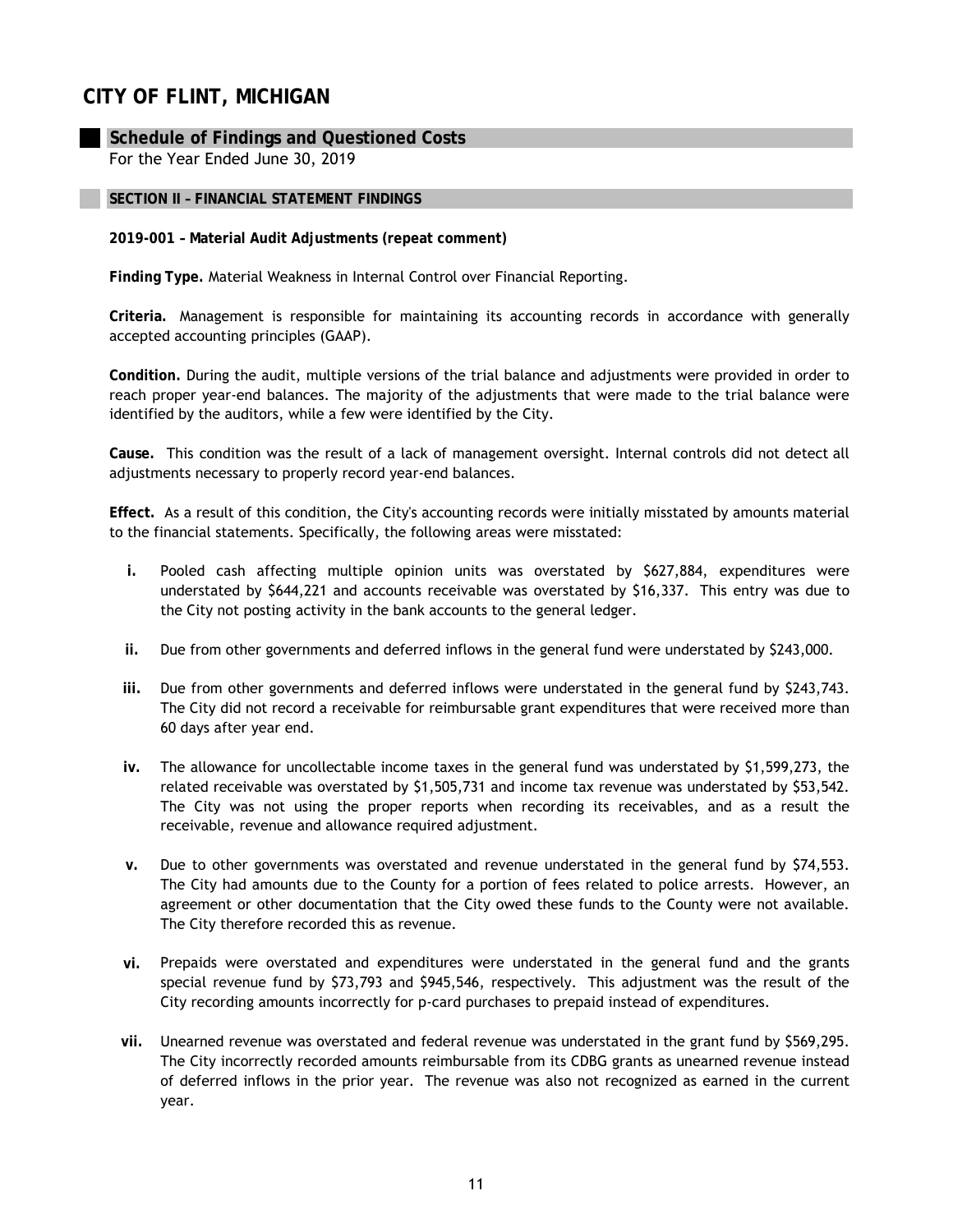#### **Schedule of Findings and Questioned Costs**

For the Year Ended June 30, 2019

#### **SECTION II – FINANCIAL STATEMENT FINDINGS**

- **viii.** Accounts receivable and other revenue were understated in the insurance internal service fund by \$334,557 due to the City not recorded amounts due from the State for reimbursements of overpayment of worker's compensation claims in prior years.
- **ix.** Claims payable and the related expense were understated in the insurance internal service fund by \$222,669 to record liabilities identified in auditor initiated attorney letters.
- **x.** Charges for water and sewer services and the related receivable were understated in the water and sewer funds by \$778,705 and \$935,445, respectively. The City did not book the amounts being recorded on the tax rolls for delinquent water and sewer bills correctly.
- **xi.** Due from other governments and grant revenue were understated by \$3,844,401 and \$518,081 in the water fund and grants special revenue fund, respectively. The City required an adjustment to receivables and revenue for expenses/expenditures to equal revenue for reimbursement-based grants.
- **xii.** Allowance for doubtful accounts and bad debt expense were overstated in the water and sewer funds by \$1,888,288 and \$1,960,647, respectively to properly record accounts deemed uncollectable for water and sewer billings.
- **xiii.** Long-term debt, right to use asset and due from GLWA were understated in the water fund by \$103,265,747, \$3,101,189 and \$100,167,775, respectively. This entry was to record the liabilities and assets related to the City's obligation for debt issued by the KWA and the related receivable from GLWA to offset those debt payments.
- **xiv.** Long-term debt and capital lease receivable in the EDC component unit were understated by \$7,715,000. The City did not record the long-term debt or the related lease receivable related to a building that is leased to the State.
- **xv.** Deferred inflows and loans receivable in the EDC component unit were overstated by \$176,000. The City determined that two loans were uncollectable and as a result, the allowance for uncollectable accounts and the related deferred inflows were adjusted to equal the receivable.
- **xvi.** Deferred inflows was overstated and interest revenue was understated in the EDC component unit by \$13,477. The City did not properly adjust its deferred inflows and revenue for recognition of current year payments.
- **xvii.** Expenditures, revenues and accounts receivable were understated in the EDC component unit by \$671,185, \$728,088 and \$56,902, respectively. The EDC component unit was recording all activity in one liability account as net amounts instead of recording income statement amounts as required.

**Recommendation.** We recommend that the City prepare, review, and reconcile all year-end schedules that are used in financial reporting prior to audit fieldwork.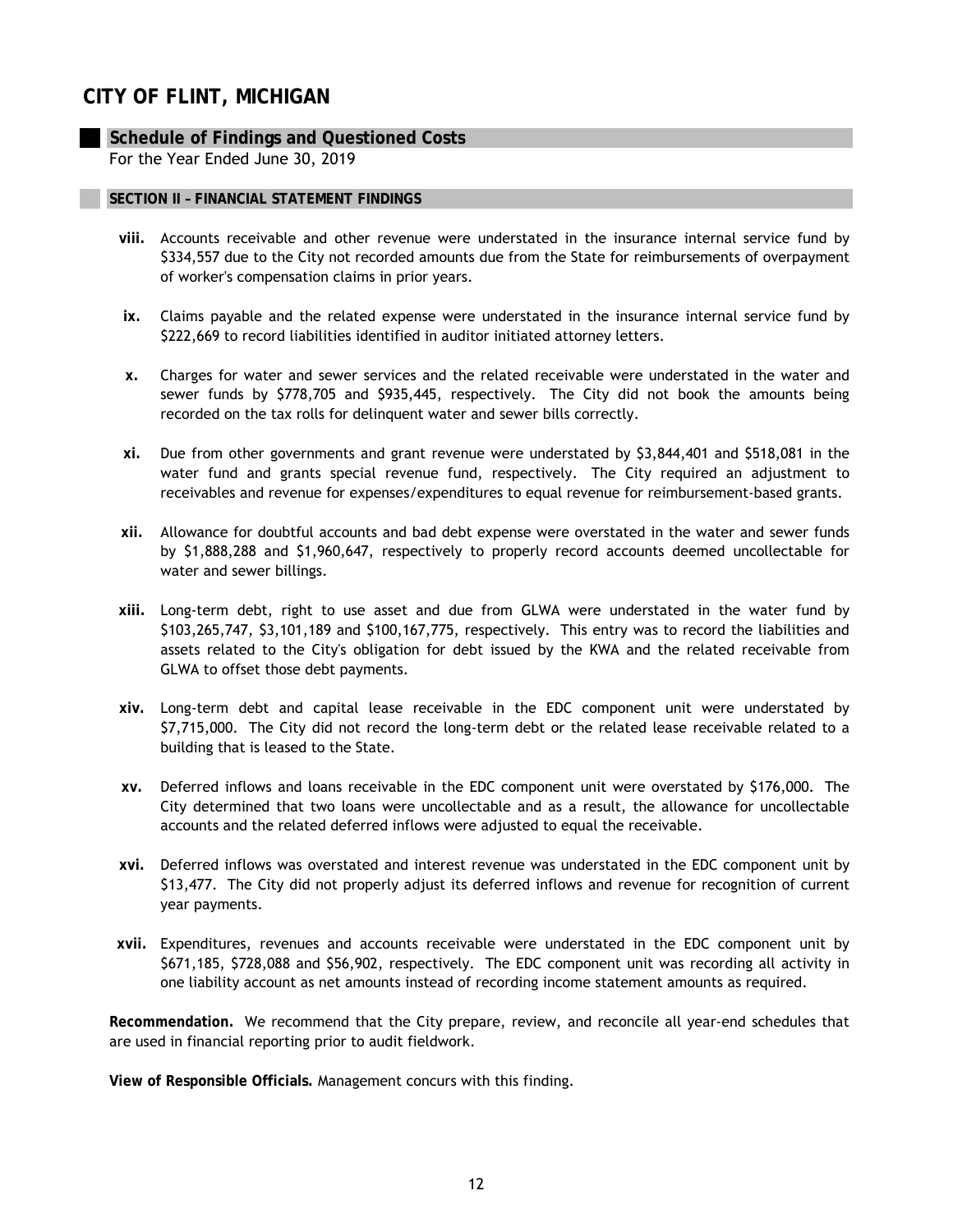#### **Schedule of Findings and Questioned Costs**

For the Year Ended June 30, 2019

#### **SECTION II – FINANCIAL STATEMENT FINDINGS**

**2019-002 - Prior Period Adjustments**

**Finding Type.** Material Weakness in Internal Control over Financial Reporting.

**Criteria.** Management is responsible for maintaining its accounting records in accordance with generally accepted accounting principles (GAAP).

**Condition.** The City had various unsupported balances and incorrect amounts presented in its June 30, 2018 comprehensive audited financial report (CAFR).

**Cause.** This condition was the result of a lack of management oversight. Internal controls did not detect all adjustments necessary to properly record year-end balances in the prior year.

**Effect.** As a result of this condition, the City's fund balance and/or net position had to be restated by the following amounts:

- **i.** Beginning equity and receivables in the water fund and sewer fund were overstated by \$456,101 and \$1,916,628, respectively. Receivables were double-booked in the prior year.
- **ii.** Beginning equity was understated and accrued liabilities were overstated in the EDC component unit by \$525,956. This is the result of the EDC recorded all of the debt related activity in previous years to a liability account instead of presenting the gross revenue and expenditures and the difference as equity.
- **iii.** Beginning equity was understated and accrued liabilities were overstated in the Act 251 Fund by \$737,868. Drug forfeitures were recorded as unearned revenue and were not being released and recognized as revenue once the case is settled or otherwise closed.
- **iv.** Beginning equity was understated and accrued liabilities were overstated in the fringe benefit internal service fund by \$1,177,505. This is the result of payables being recorded in prior years and not being appropriately reversed in the subsequent year.
- **v.** Beginning equity was overstated and accrued interest payable was understated in the EDC component unit by \$66,284. Interest payable was not recorded as required in the prior year.
- **vi.** Beginning equity was understated and unearned revenue was overstated in the grants special revenue fund by \$262,123. This is the result of seized gun sales being recorded as unearned revenue instead of restricted net position.
- **vii.** Beginning equity was understated and deferred inflows were overstated in the garbage special revenue fund, parks special revenue fund, police special revenue fund, public safety special revenue fund and the public improvement debt service fund by \$284,536, \$14,485, \$57,977, \$172,604 and \$72,471, respectively. Beginning equity was also overstated in governmental activities by \$2,355,373. This is the result of deferred inflows related to taxes exceeding the net property tax receivable in the prior year which also caused a government-wide prior period adjustment due to the revenue being recognized in the government-wide statements in prior years.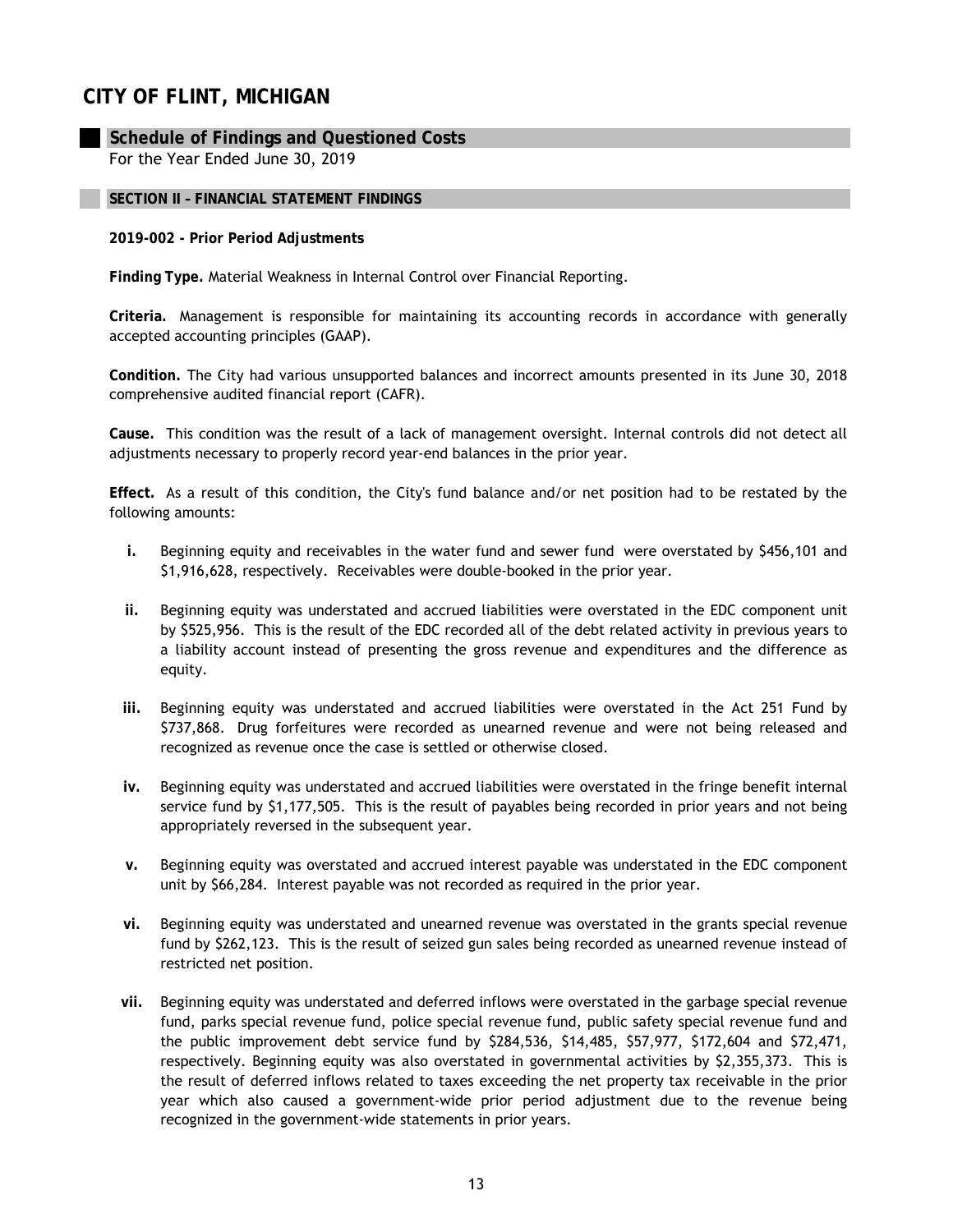#### **Schedule of Findings and Questioned Costs**

For the Year Ended June 30, 2019

#### **SECTION II – FINANCIAL STATEMENT FINDINGS**

- **viii.** Beginning equity was understated and unearned revenue was overstated in governmental activities by \$569,295. This is the result of an improper classification of amounts between unearned and deferred inflows in the grants special revenue fund.
- **ix.** Beginning equity was overstated by \$5,759,221, deferred inflows were understated by \$7,320,000, allowance for bad debt expense was overstated by \$1,755,000 and due from the DDA was overstated by \$194,221. This also resulted in a government-wide adjustment for understated equity of \$7,320,000. This adjustment is the result of the recording of receivables on the City that did not match the payable on the DDA records.
- **x.** Beginning equity was overstated in the sewer fund by \$396,983. This is the result of receivables not being recorded to match grant expenses with revenues.
- **xi.** Beginning equity was overstated in the sewer fund and understated in the water fund by \$434,557 and \$1,533,658, respectively. This is the result of tax liens that should have been recorded as adjustments to receivables and revenue in the prior year being recorded in the current fiscal year.
- **xii.** Beginning equity was overstated in the water fund by \$1,400,048. This is the result of invoices being expensed in the current year that should have been expensed in the prior year.

**Recommendation.** Management has already taken appropriate corrective action by posting correcting journal entries.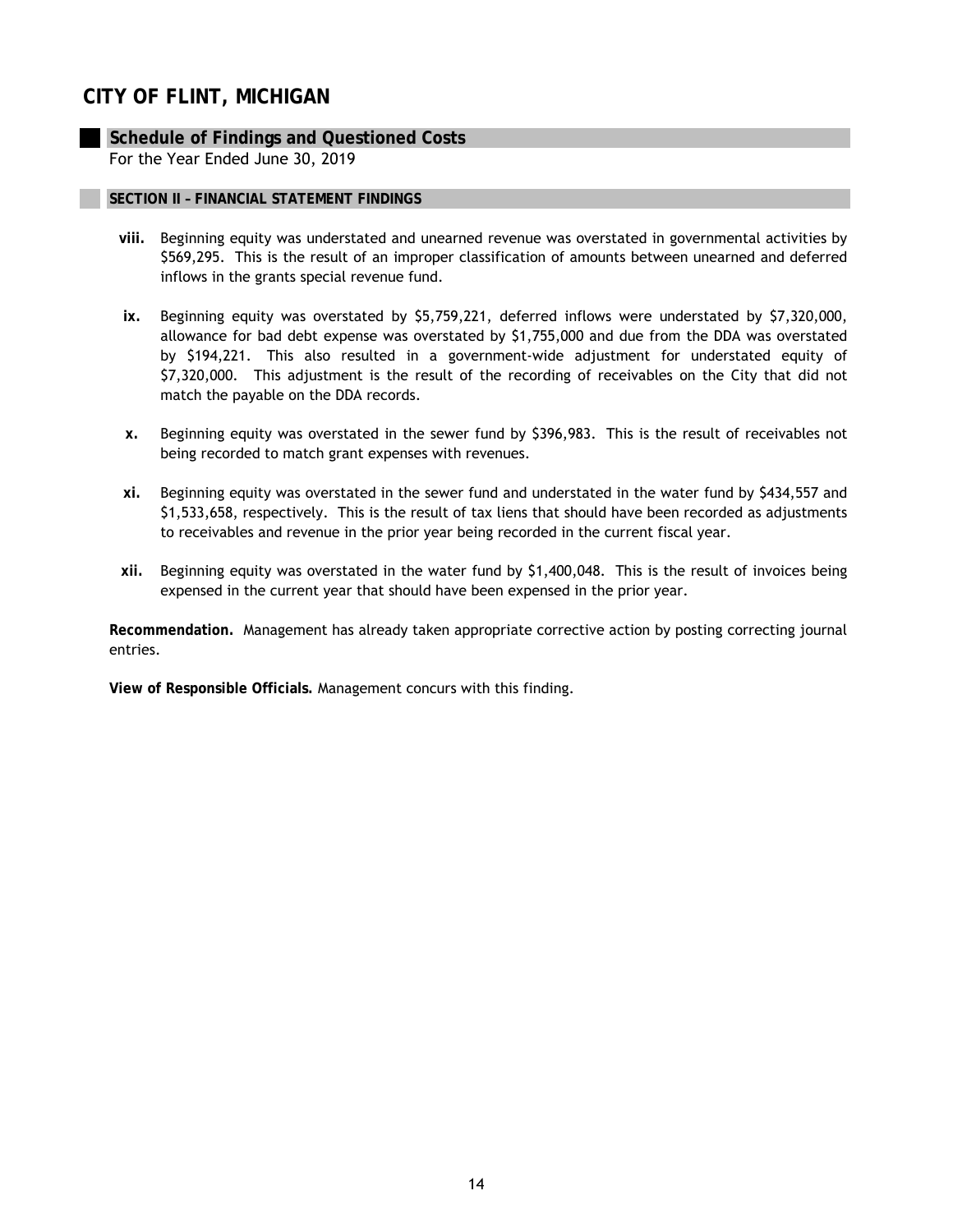### **Schedule of Findings and Questioned Costs**

For the Year Ended June 30, 2019

#### **SECTION II – FINANCIAL STATEMENT FINDINGS**

**2019-003 – Segregation of Incompatible Duties**

**Finding Type.** Material Weakness in Internal Control over Financial Reporting.

**Criteria.** Management is responsible for establishing effective internal controls to safeguard the City's assets, and to prevent or detect misstatements to the financial statements. In establishing appropriate internal controls, careful consideration must be given to the cost of a particular control and the related benefits to be received. Accordingly, management must make the difficult decision of what degree of risk it is willing to accept, given the government's unique circumstances. Ideally, no single individual should ever be able to authorize a transaction, record the transaction in the accounting records, and maintain custody of the assets resulting from the transaction. Effectively, proper segregation of duties is intended to prevent an individual from committing an act of fraud or abuse and being able to conceal it.

**Condition.** As is the case with many organizations of similar size, the City lacks a sufficient number of accounting personnel in order to ensure a complete segregation of duties within its accounting function. Specific areas of concern include:

- **i.** For several months throughout the year, the City was without a purchasing manager. The City had an employee who had the power to initiate requisitions, approve purchase orders and approve invoices for payment.
- **ii.** Twelve out of twenty selections for journal entry testing did not have evidence of a reviewer.

**Cause.** This condition was the result of a lack of management oversight and turnover in key accounting personnel.

**Effect.** As a result of this condition, the City is exposed to an increased risk that misstatements or misappropriations might occur and not be detected by management in a timely manner.

**Recommendation.** While there are no easy answers to the challenge of balancing the costs and benefits of internal control and segregation of duties, we would nevertheless encourage management to actively seek ways to further strengthen its internal control structure by requiring as much independent review, reconciliation and approval of accounting functions by qualified members of management as possible.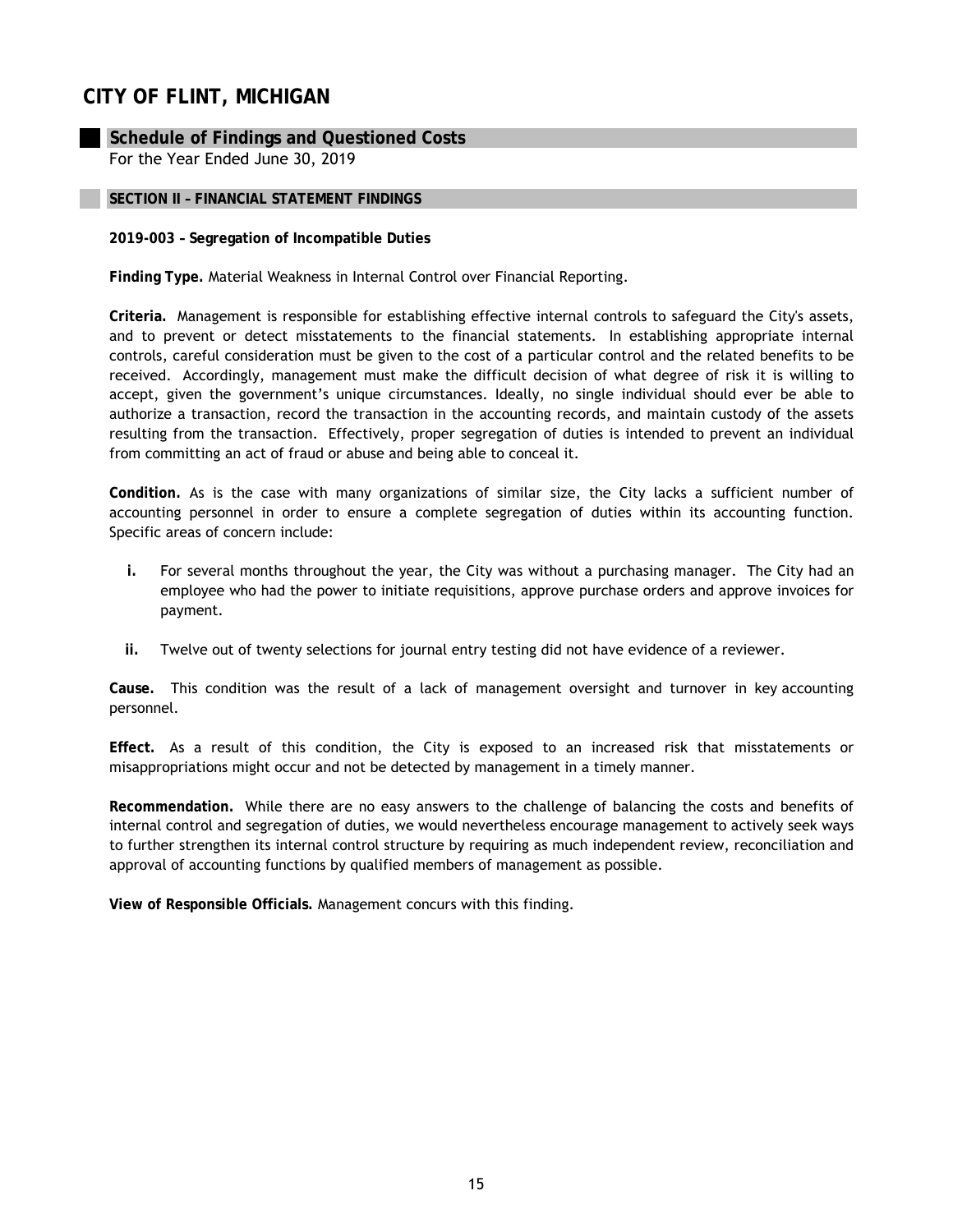#### **Schedule of Findings and Questioned Costs**

For the Year Ended June 30, 2019

#### **SECTION II – FINANCIAL STATEMENT FINDINGS**

#### **2019-004 – Preparation of the Schedule of Expenditures of Federal Awards**

**Finding Type.** Material Weakness in Internal Control over Financial Reporting.

**Criteria.** The Uniform Guidance requires that the City "identify, in its accounts, all federal awards received and expended and the federal programs under which they were received. Federal program and award identification shall include, as applicable, the CFDA title and number, award number and year, name of the federal agency, and name of the pass-through entity." In addition, the City is required to "prepare appropriate financial statements, including the schedule of expenditures of federal awards in accordance with the Uniform Guidance."

**Condition.** While management was able to provide a mostly complete schedule of expenditures of federal awards (SEFA) at the beginning of audit fieldwork, a material adjustment to properly report the Title IX Revolving Loan Fund was ultimately required resulting in changes to the total federal awards expended, which in turn required a reassessment of risk in determining and selecting major federal programs for testing. Additionally, the City was unable to provide explanation of how this amount is calculated using its accounting records in accordance with the OMB Compliance Supplement for this grant.

**Cause.** As is the case with other large governments, the City administers a wide array of federal and state grants through its many departments. The function of grant administration is highly decentralized and the finance department and the economic development department were not aware that this grant was required to be reported on the SEFA.

**Effect.** The City's SEFA preparation process did not detect material variances in the originally reported federal expenditures, resulting in the amount of federal expenditures changing throughout the audit.

**Recommendation.** The City should evaluate its processes to ensure that all federal programs are appropriately included on the SEFA.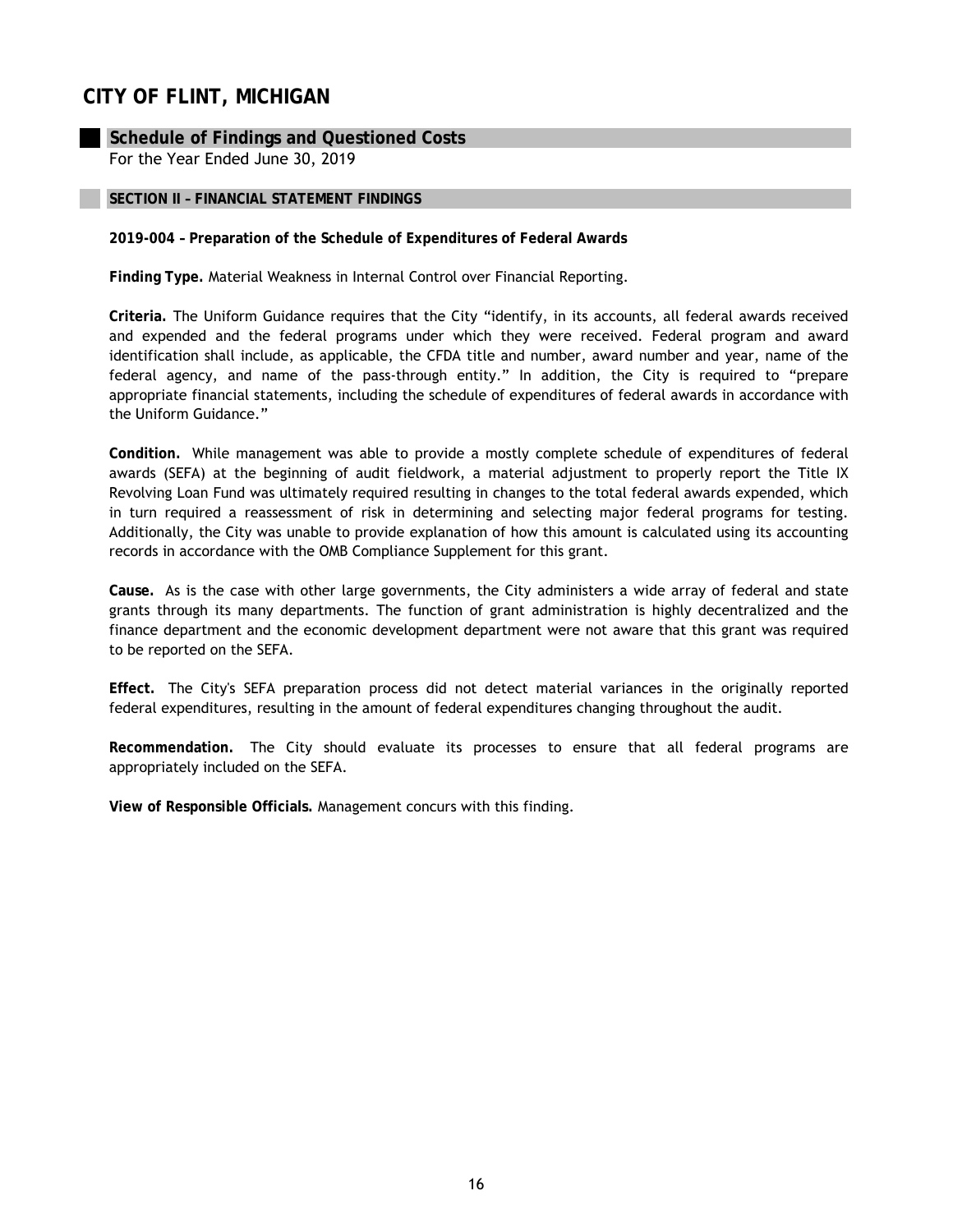**Schedule of Findings and Questioned Costs**

For the Year Ended June 30, 2019

#### **SECTION II – FINANCIAL STATEMENT FINDINGS**

**2019-005 – Capital Assets (repeat comment)**

**Finding Type.** Material Weakness in Internal Control over Financial Reporting.

**Criteria.** The City should maintain complete and accurate capital assets records. The records should be updated and reviewed by the City for completeness and conformity to generally accepted accounting principles (GAAP).

**Condition.** We noted the following as part of our testing:

- **i.** There were four assets that should have been capitalized, but were not, which amounted to \$1,342,404.
- **ii.** The City included \$613,240 in accounts payable, expenditures and the capital asset records in error.
- **iii.** Three assets amounting to \$1,985,274 in cost originally had 20 year useful lives, but should have had 50 year useful lives.
- **iv.** Twelve assets totaling \$5,574,321 did not have the correct placed-in-service dates.
- **v.** The City had originally only booked half a year's depreciation expense because of errors in the BS&A capital asset module and report generation.

**Cause.** Internal controls did not detect all of the necessary items to be capitalized and depreciated.

**Effect.** The City has not maintained or reconciled accurate reports for capital assets, requiring additional audit work. Governmental activities capital assets were understated and expenditures were overstated by \$729,164. Additionally, the error in useful lives, service dates and errors in the capital asset module resulted in depreciation expense and accumulated depreciation initially being understated by \$9,291,427.

**Recommendation.** We recommend that the City implement procedures to verify that all capital asset records are correct and all additions are properly included and depreciated.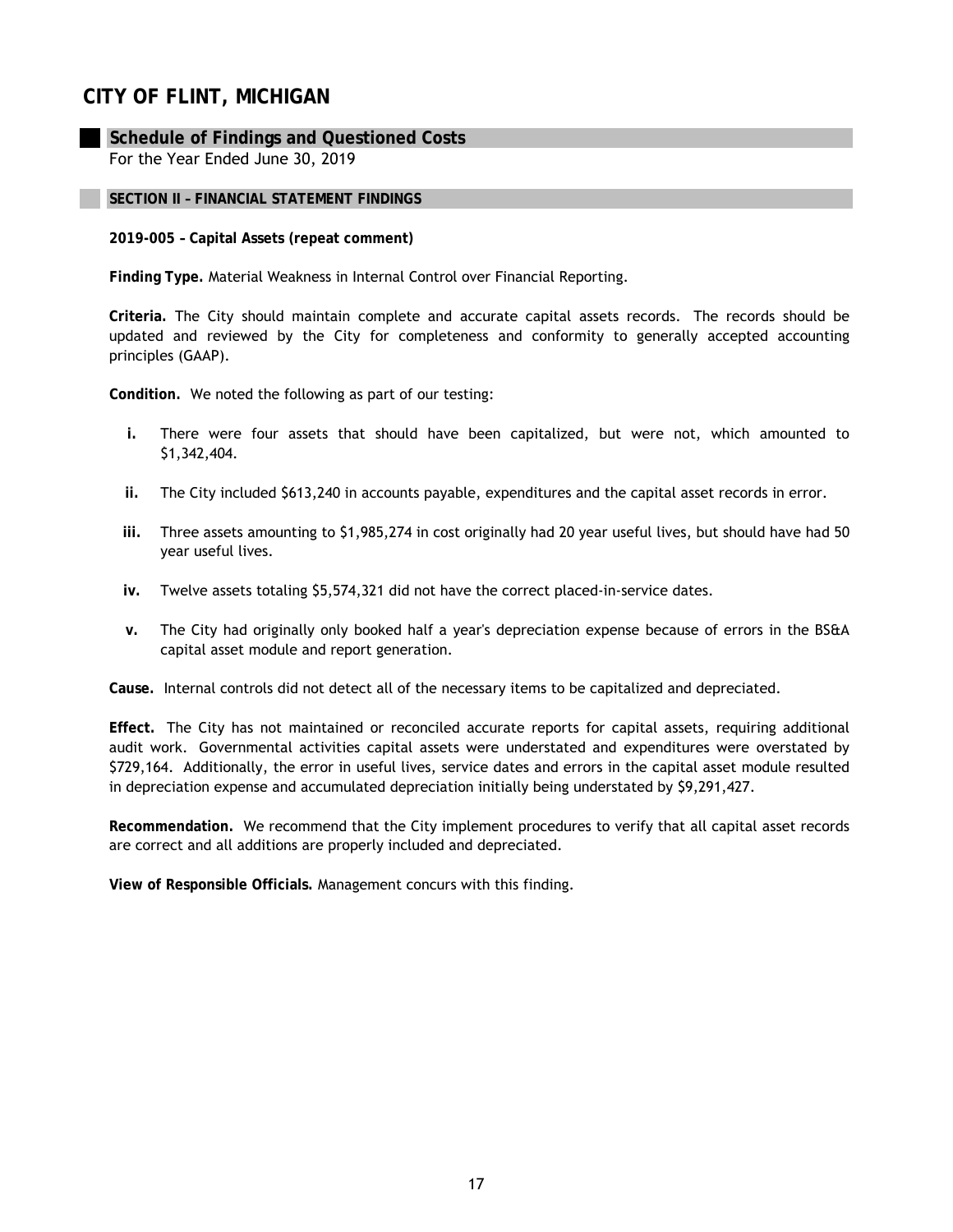#### **Schedule of Findings and Questioned Costs**

For the Year Ended June 30, 2019

#### **SECTION II – FINANCIAL STATEMENT FINDINGS**

**2019-006 – Purchasing Cards (repeat comment)**

**Finding Type.** Material Weakness in Internal Control over Financial Reporting.

**Criteria.** The City is responsible for developing policies and a system of internal control that ensures the City limits its exposure to misstatement whether due to fraud or error.

**Condition.** In order to observe the internal controls over purchasing cards (p-cards), we selected five transactions for testing. Of the five selected, we noted three instances in which the department head authorized an individual to have a p-card, but the p-card administrator did not approve the card in accordance with the City's policy. We also noted one instance in which the approval form could not be provided to us at all and one form in which every signature was the same individual in the finance department. Additionally, the City was unable to provide expense reports or receipts for two of the five transactions selected for testing. Finally, the City also has a process in place where department head purchases are approved by subordinates in that department. This is not a proper level of independent review.

**Cause.** The City has a policy in place that is not being followed.

**Effect.** As a result of this condition, the City is exposed to an increased risk that misstatements or misappropriations might occur and not be detected by management in a timely manner.

**Recommendation.** The City should evaluate its policies and procedures to verify that all employees are following the requirements and retain documentation and approval of all p-card purchases.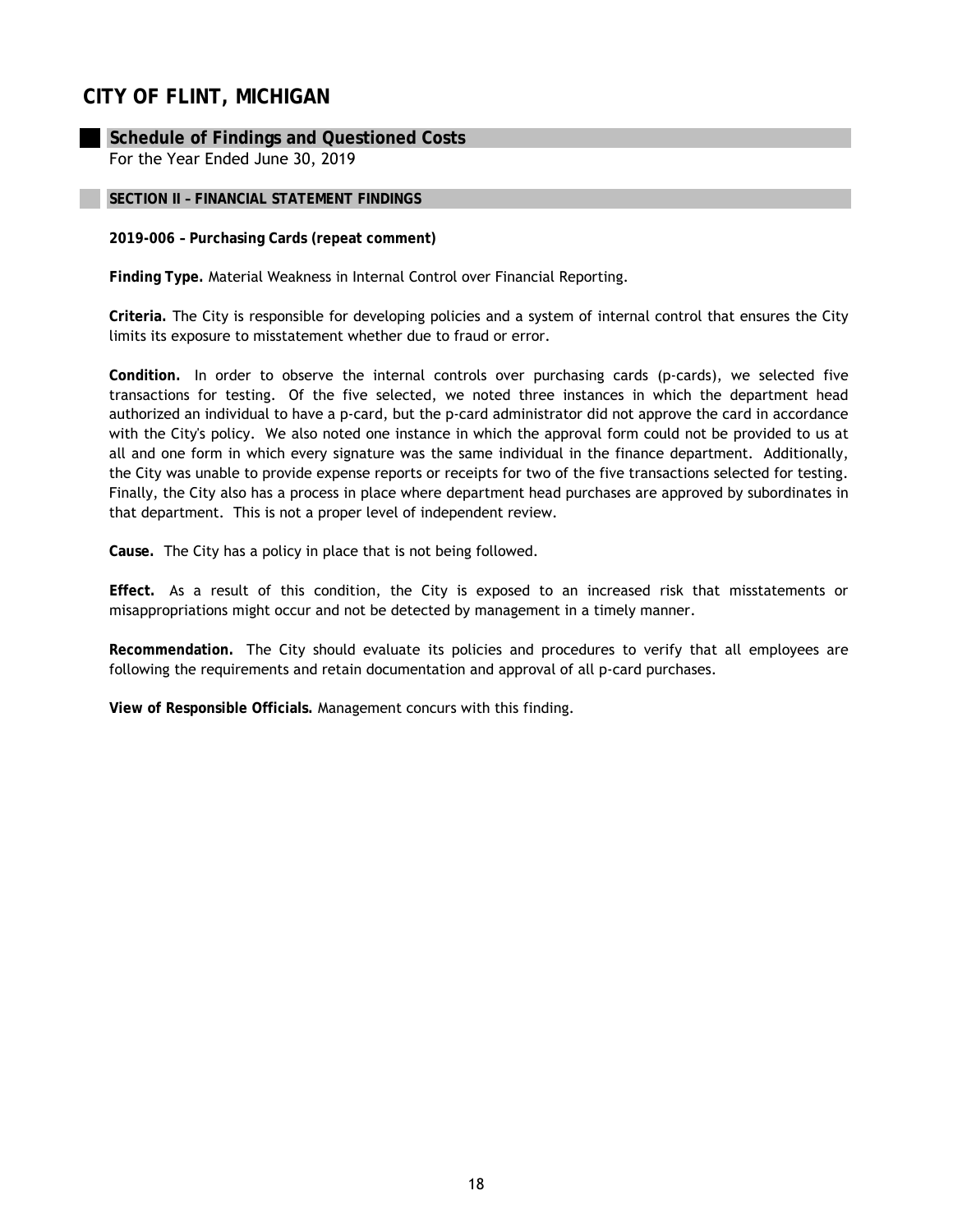#### **Schedule of Findings and Questioned Costs**

For the Year Ended June 30, 2019

#### **SECTION II – FINANCIAL STATEMENT FINDINGS**

**2019-007 – Unsupported Accounts (repeat comment)**

**Finding Type.** Material Weakness in Internal Control over Financial Reporting.

**Criteria.** Management is responsible for maintaining its accounting records in accordance with generally accepted accounting principles (GAAP).

**Condition.** The agency fund has cash and an offsetting liability for \$705,811 that the City was not able to provide a detailed list of who the City is holding these funds for. Additionally, the City has \$634,545 recorded in the general fund which is management's estimate for the amount due to the District Court.

**Cause.** This condition was the result of a lack of management oversight. Internal controls did not detect all adjustments necessary to properly record year-end balances.

**Effect. T**he City's accounting records could be potentially misstated with no detail to support the individual payable items.

**Recommendation.** We recommend that the City review its accounts, determine the individual items payable or receivable, and adjust accordingly.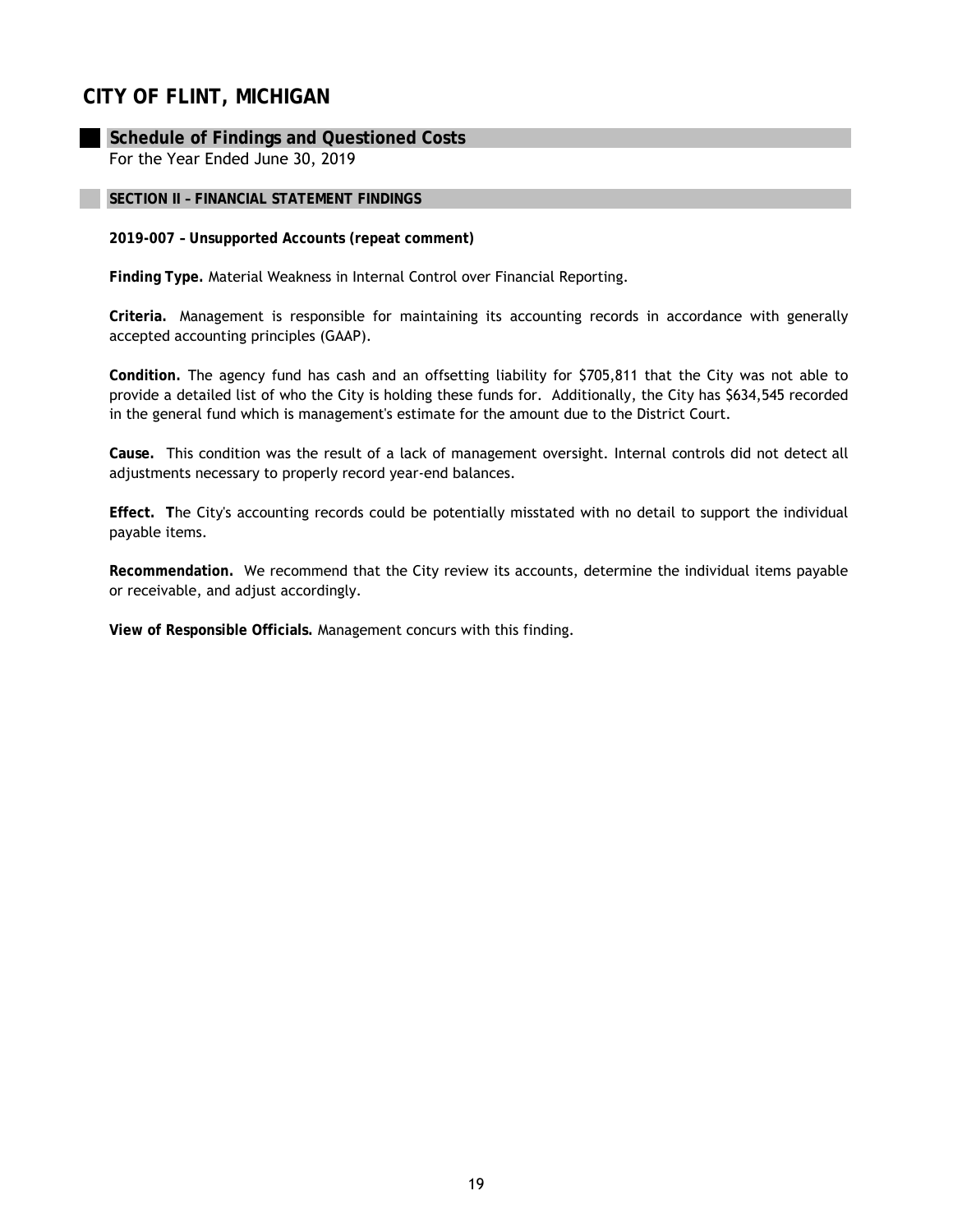### **Schedule of Findings and Questioned Costs**

For the Year Ended June 30, 2019

#### **SECTION II – FINANCIAL STATEMENT FINDINGS**

#### **2019-008 - Utility Billing**

**Finding Type.** Material Weakness in Internal Control over Financial Reporting.

**Criteria.** Management is responsible for establishing effective internal controls to safeguard the City's assets, and to prevent or detect misstatements to the financial statements. In establishing appropriate internal controls, careful consideration must be given to the cost of a particular control and the related benefits to be received. Accordingly, management must make the difficult decision of what degree of risk it is willing to accept, given the government's unique circumstances. Ideally, no single individual should ever be able to authorize a transaction, record the transaction in the accounting records, and maintain custody of the assets resulting from the transaction. Effectively, proper segregation of duties is intended to prevent an individual from committing an act of fraud or abuse and being able to conceal it.

**Condition.** The City has approximately \$2.5 million in credit balances spread across roughly 8,000 accounts in the utility billing module. Included in the \$2.5 million is a \$1.2 million dollar credit to a large corporate entity that should either be applied against other billings or remitted to that entity. Additionally, any credits to customer accounts do not appear to have a formal approval process in place. The billing supervisor can approve credits and then also approve the final billings before they are sent to customers. This is an inappropriate segregation of incompatible duties. Water Residential Assistance Program ("WRAP") credits can be applied to an account without any oversight over whether someone is eligible or independently approved. Finally, the service charges for water in the utility billing system did not agree to the approved rates.

**Cause.** This condition was the result of a lack of management oversight. Policies and internal controls are not designed properly.

**Effect.** As a result of this condition, the City is exposed to an increased risk that misstatements or misappropriations might occur and not be detected by management in a timely manner.

**Recommendation.** We recommend that the City implement proper internal controls over utility billing and document through a written policy. Any WRAP credits should also be approved correctly in accordance with a policy and documented. Additionally, credit balances for utility billing should be escheated to the State or applied to different accounts for the same customer.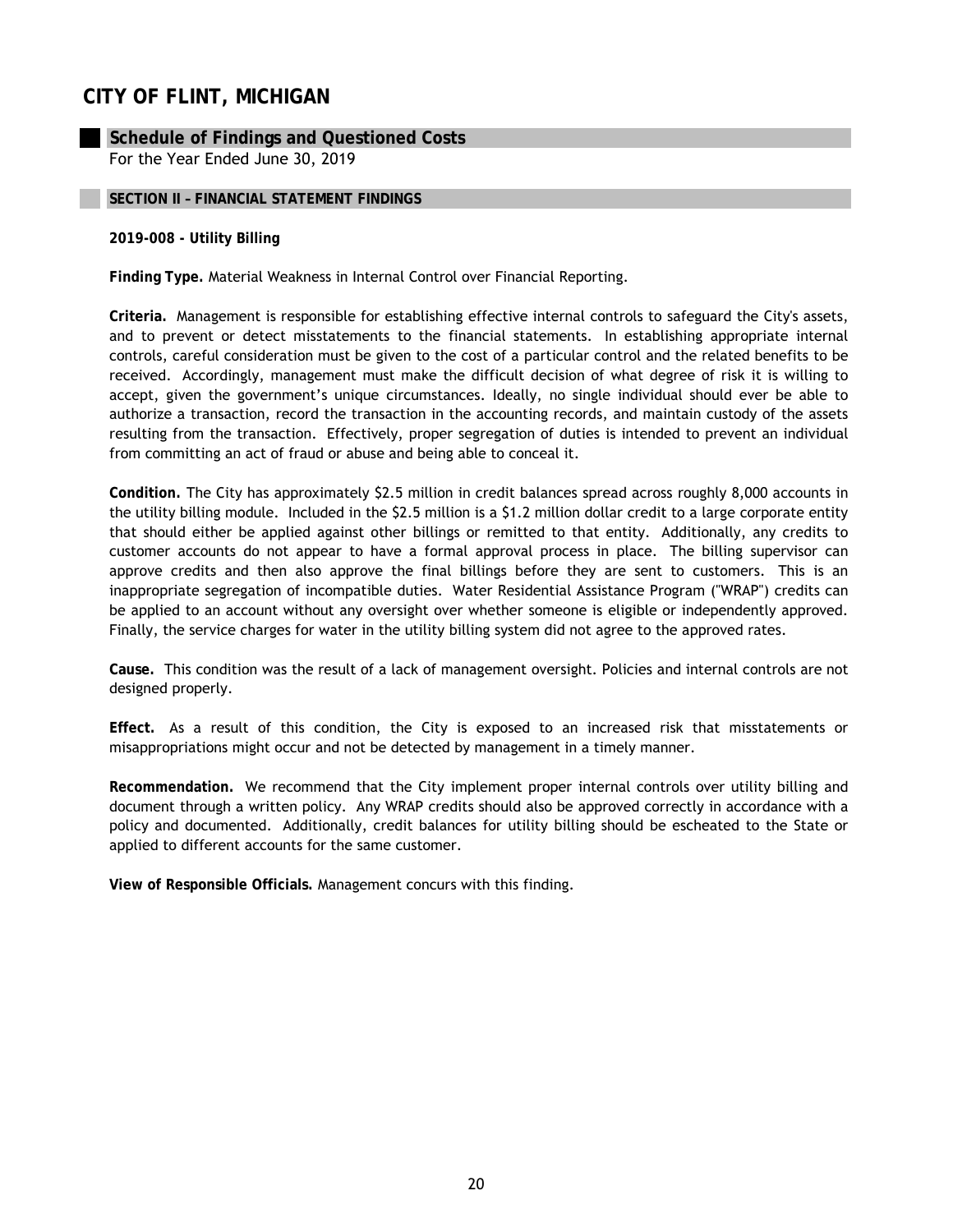#### **Schedule of Findings and Questioned Costs**

For the Year Ended June 30, 2019

#### **SECTION II – FINANCIAL STATEMENT FINDINGS**

#### **2019-009 – Investments**

**Finding Type.** Material Noncompliance; Material Weakness in Internal Control over Financial Reporting.

**Criteria.** Michigan State law requires the City to have an investment policy and that the City's investments are allowable in accordance with Public Act 20 of 1943.

**Condition.** The City was unable to provide an approved investment policy. Additionally, the City has \$625,650 recorded in a Death Benefit "trust fund". However, a formal trust agreement does not exist, so the investments are required to comply with PA 20. We noted that the investments are not in compliance and the amounts are material to the financial statements.

**Cause.** This condition appears to be the result of an oversight of not putting the investments in a trust fund.

**Effect.** As a result of this condition, the City is out of compliance with State law.

**Recommendation.** We recommend that the City maintain an approved investment policy and verify that its investments are allowable in accordance with State law. We also recommend that the City create a legally irrevocable trust for the death benefit and that the funds be deposited into this trust.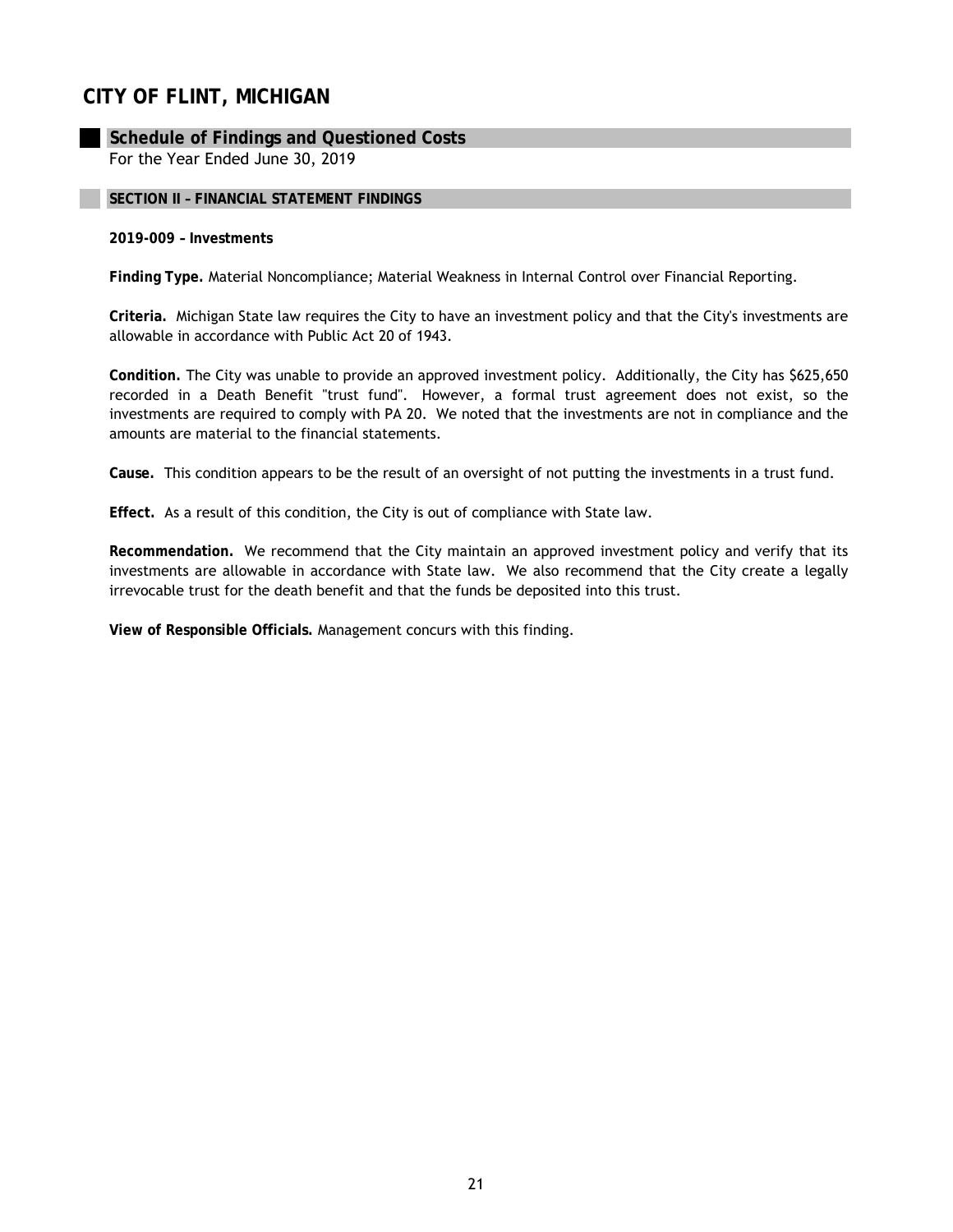#### **Schedule of Findings and Questioned Costs**

For the Year Ended June 30, 2019

#### **SECTION II – FINANCIAL STATEMENT FINDINGS**

**2019-010 – Payroll Documentation**

**Finding Type.** Material Weakness in Internal Control over Financial Reporting.

**Criteria.** Management is responsible for maintaining payroll documentation to support the rates employees are paid.

**Condition.** We noted one instance out of six files tested as part of our OPEB census testing for which documentation of an employee's union code was not available in their employee file. Additionally, we noted one instance out of seven individuals tested as part of the pension census that did not have documentation of the employee's hire date in the file. We also noted two instances, one of which was part of the OPEB census testing, in which an employee had a pay increase and documentation of approval of this increase was not available and did not agree to the City's compensation schedule.

**Cause.** This condition appears to be the result of City employees making changes and not retaining documentation or approval.

**Effect.** As a result of this condition, City employees may be being paid incorrectly and the pension and OPEB census data used by the actuaries may be incorrect.

**Recommendation.** We recommend that the City document all employee's salaries, raises and changes with documentation that contains the proper approval. Additionally, the City should verify that census data being provided to the actuaries is correct and supported by documentation in the employee files.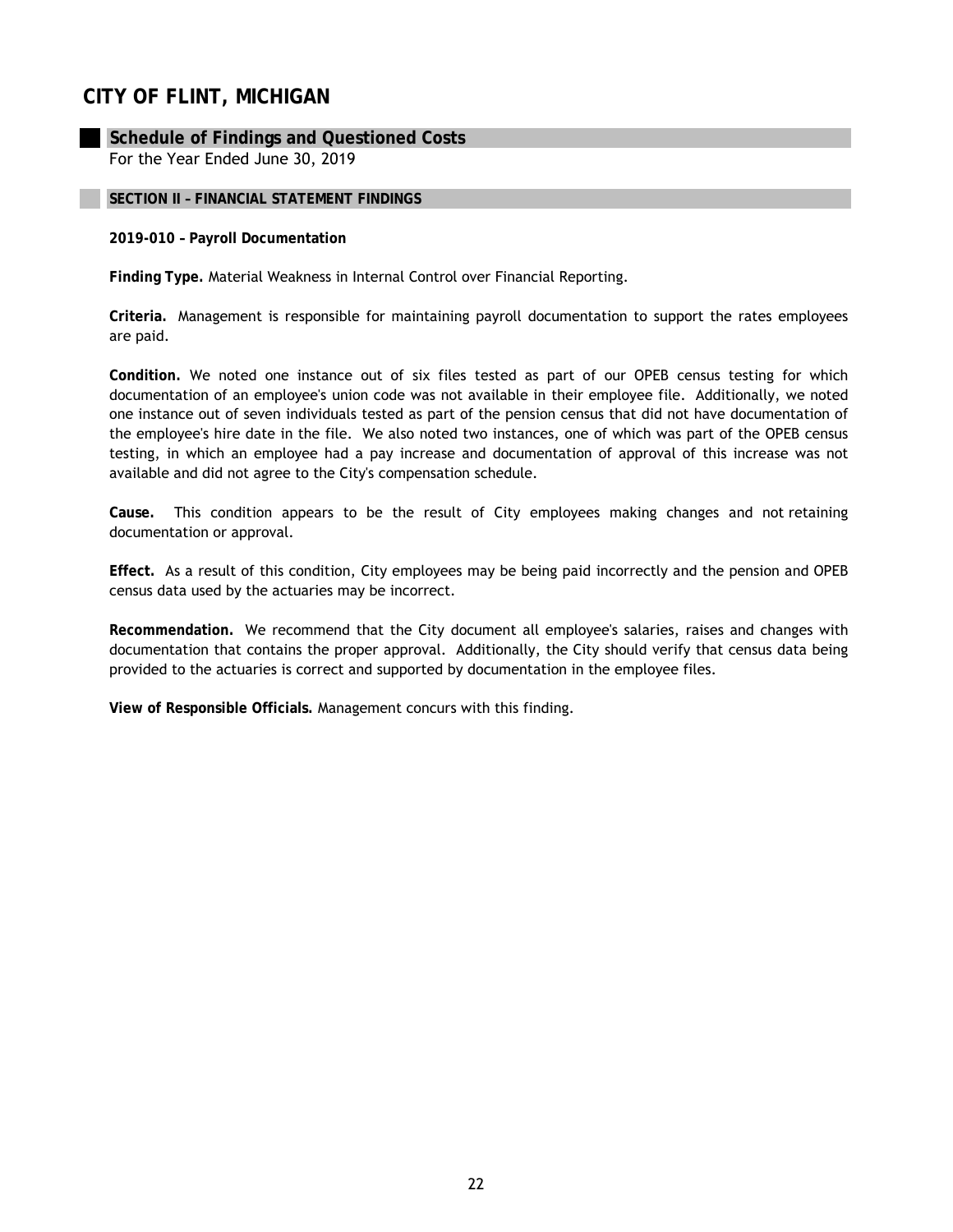#### **Schedule of Findings and Questioned Costs**

For the Year Ended June 30, 2019

#### **SECTION II – FINANCIAL STATEMENT FINDINGS**

**2019-011 - Cash Receipts**

**Finding Type.** Material Weakness in Internal Control over Financial Reporting.

**Criteria.** Management is responsible for maintaining internal control to safeguard the City's assets.

**Condition.** The City does not have a process in place to properly document and approve cash overages or shortages when reconciling cash drawers in the Treasurer's Office. The drawers in the Treasurer's Office also do not lock and there is often a significant amount of cash on hand because there is no procedure to transfer cash to the safe throughout the day.

**Cause.** This condition appears to be the result of City not considering and implementing proper internal controls.

**Effect.** As a result of this condition, the City is exposed to an increased risk that misstatements or misappropriations might occur and not be detected by management in a timely manner.

**Recommendation.** We recommend that the City implement procedures that require cash overages and shortages be documented, reviewed and approved. Additionally, the City should require cash transfers from the customer service drawers to the safe when cash reaches a certain amount as determined by the City's policy.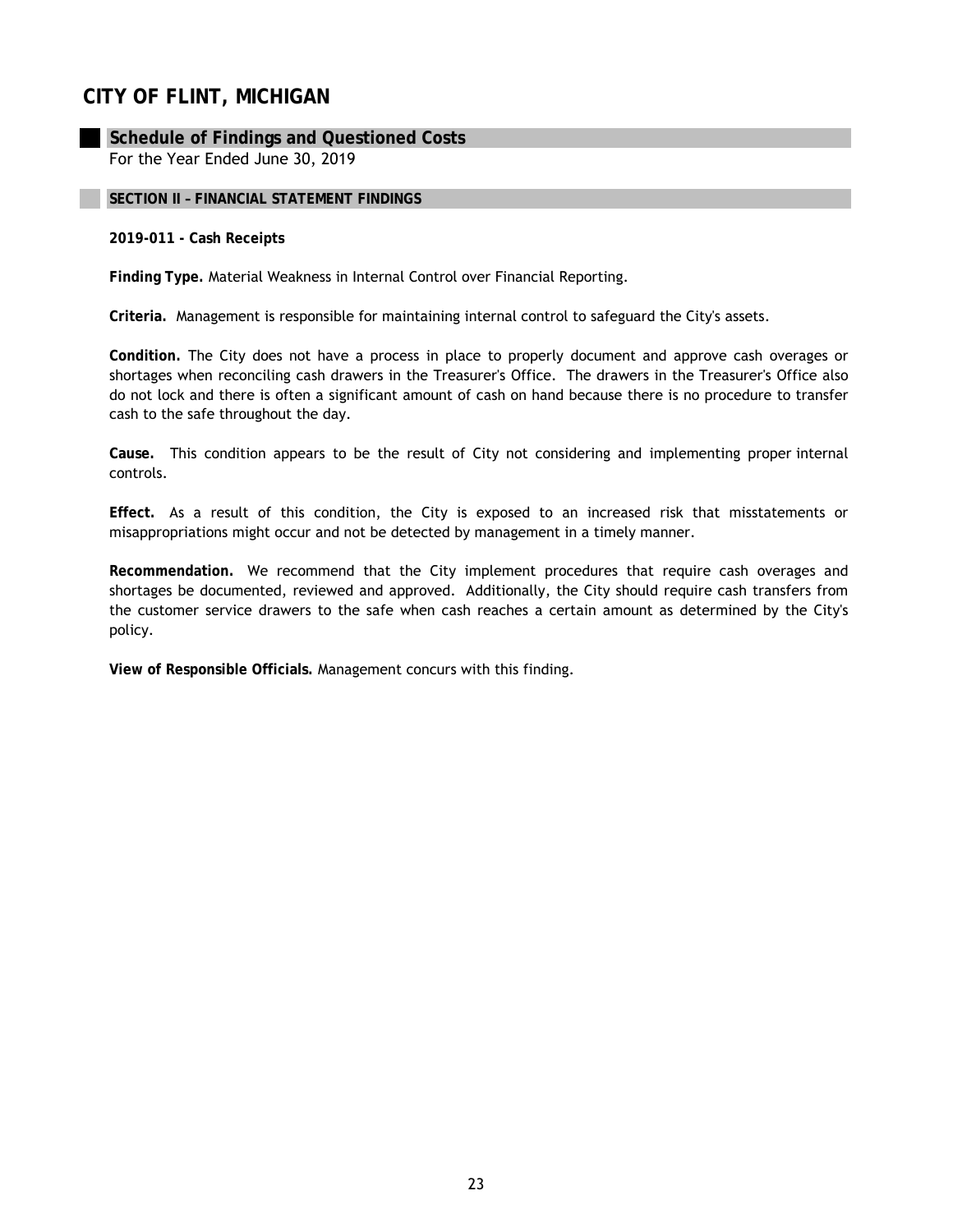#### **Schedule of Findings and Questioned Costs**

For the Year Ended June 30, 2019

#### **SECTION II – FINANCIAL STATEMENT FINDINGS**

**2019-012 - Purchasing**

**Finding Type.** Material Weakness in Internal Control over Financial Reporting.

**Criteria.** The City's purchasing ordinance states that some form of competitive bidding based upon adequate and complete specifications will be implemented for all purchases projected to exceed \$10,000. Any competitive bids and the related bid selection documentation should be retained by the City. Purchases should not be made until an approved purchase order is in place.

**Condition.** During our testing of the procurement process for the Department of Public Works ("DPW") we noted two vendors starting work prior to purchase order approval and/or contracts with vendors being fully executed. We further noted two issues with contracts where they were not dated. We were not able to test bid tabulation for two requests for proposals because the City could not provide support for the selected requests.

Additionally, we examined a City Council resolution for a fire truck purchase that had signatures from another document taped over it and copied. We were unable to find an original signed copy of the final resolution.

Finally, the City had approximately \$11.5 million in expenditures that did not have an associated purchase order. Most of the largest items are for construction contractors.

**Cause.** This condition appears to be the result of City not implementing proper internal controls.

**Effect.** As a result of this condition, the City is exposed to an increased risk that misstatements or misappropriations might occur and not be detected by management in a timely manner.

**Recommendation.** We recommend that the City implement procedures over purchasing that requires all requisitions, purchase orders and contracts be approved before a purchase is made or work commences. Additionally, the City should require and retain a purchase order for all payments being made.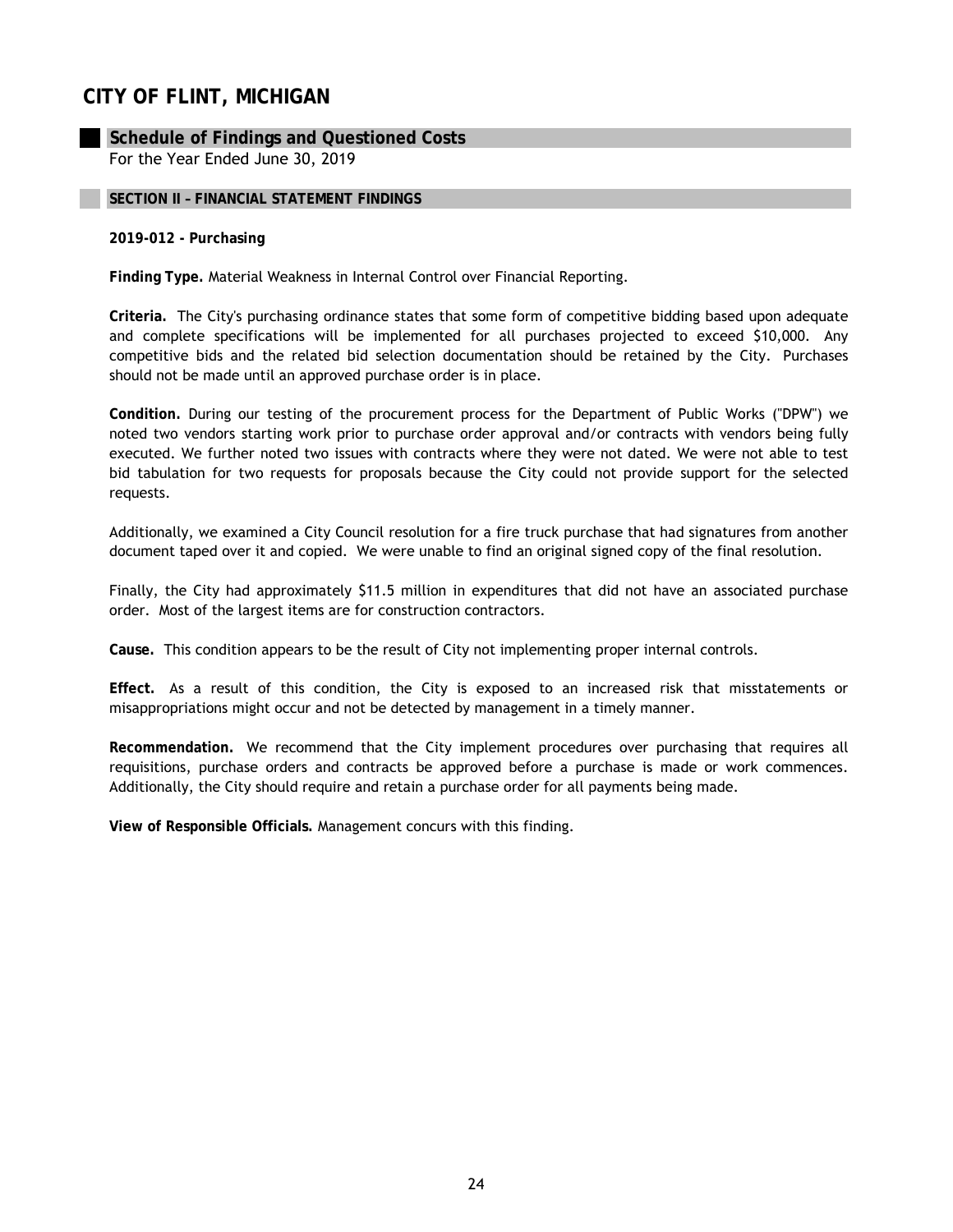#### **Schedule of Findings and Questioned Costs** For the Year Ended June 30, 2019

#### **SECTION III – FEDERAL AWARD FINDINGS AND QUESTIONED COSTS**

**2019-013 - Suspension and Debarment**

**Finding Type.** Material Weakness in Internal Controls over Compliance (Procurement, Suspension and Debarment).

**Programs.** Drinking Water State Revolving Fund Cluster; U.S. Environmental Protection Agency; Passed through Michigan Department of the Environment, Great Lakes, and Energy; CFDA Number 66.468; All Award Numbers.

**Criteria.** The Uniform Guidance requires the City to determine if a vendor is suspended or debarred before entering into a contract.

**Condition.** The City was unable to provide documentation to support its consideration of suspension and debarment requirements for all 11 vendors in our selection.

**Cause.** Management has indicated that the City is checking suspension and debarment, but does not have the proper internal controls in place to ensure that documentation of the verification is retained in accordance with federal requirements.

**Effect.** Documentation was not available for 11 contracts selected for testing, which exposes the City to an increased risk that future noncompliance could occur and not be prevented or detected by the City's internal controls.

**Questioned Costs.** No costs were required to be questioned as a result of this finding inasmuch as our testing did not reveal any unallowed costs, and the vendors in question were not suspended or debarred.

**Recommendation.** We recommend that the City implement necessary internal controls to ensure documentation of its compliance with the requirements of the Uniform Guidance is maintained.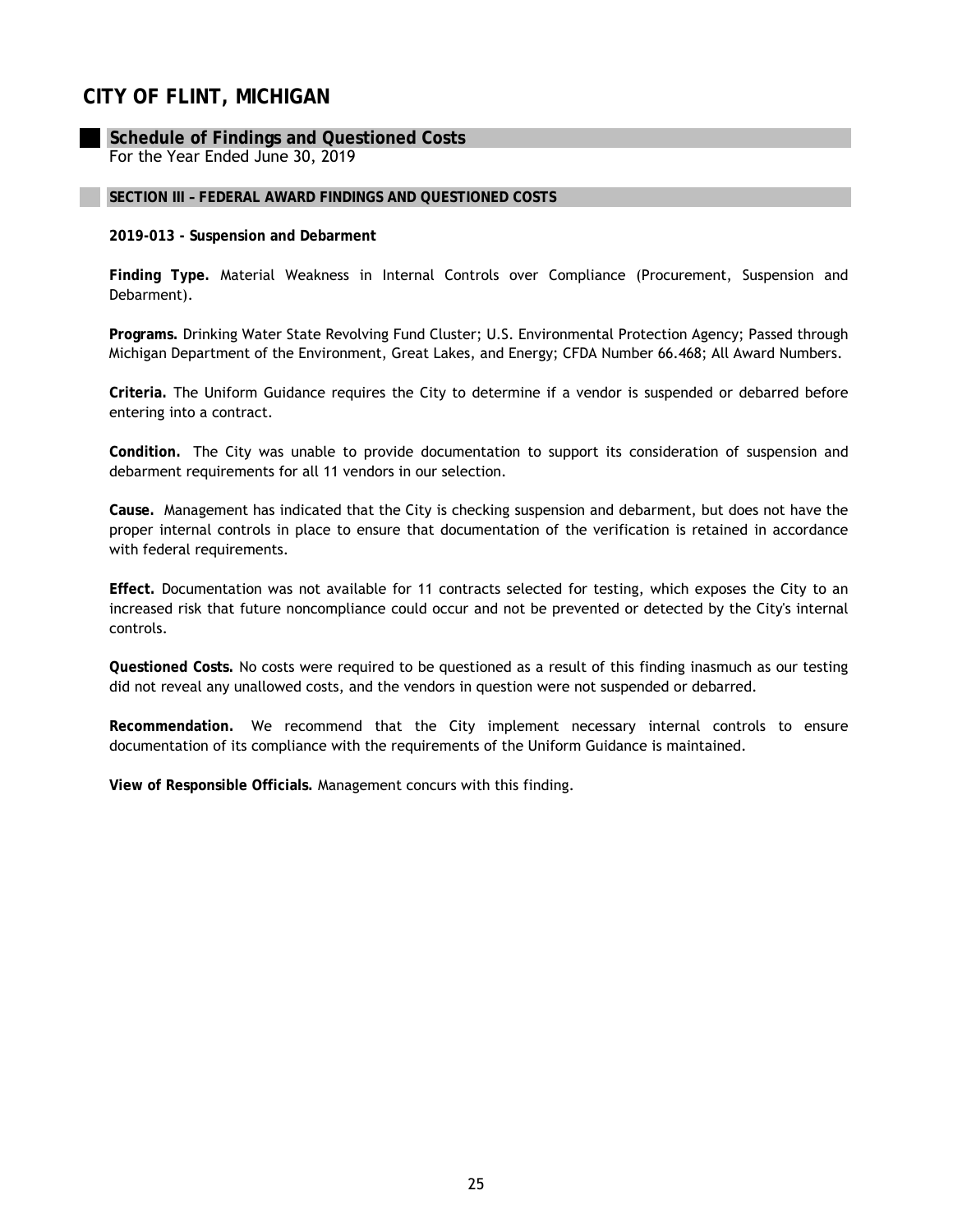#### **Schedule of Findings and Questioned Costs** For the Year Ended June 30, 2019

#### **SECTION III – FEDERAL AWARD FINDINGS AND QUESTIONED COSTS**

**2019-014 - Reporting (repeat comment)**

**Finding Type.** Material Noncompliance/Material Weakness in Internal Controls over Compliance (Reporting).

**Programs.** Medicaid Cluster; U.S. Department of Health and Human Services; CFDA Number 93.778; All Award Numbers.

**Criteria.** Per the City's agreements with the State, the following reports are required to be submitted:

- **i.** Work Progress Reports Quarterly
- **ii.** Fiscal Questionnaire Annually
- **iii.** Obligation Report Annually
- **iv.** Final Financial Status Report Annually

**Condition.** The City was unable to provide documentation that any of the above reports were submitted, as required. Either the reports were not submitted, or evidence of their submission was not retained.

**Cause.** This condition appears to be the result of miscommunication within various City departments as to what reports need to be submitted and who is responsible.

**Effect.** As a result of this condition, the City did not comply with the provisions of its Medicaid cluster grant agreements, and is exposed to an increased risk of having future costs disallowed.

**Questioned Costs.** No costs were required to be questioned as a result of this finding inasmuch as our testing did not reveal any unallowed costs.

**Recommendation.** We recommend that the City implement policies, procedures and internal controls to ensure that all required reports are submitted and evidence of the submission retained.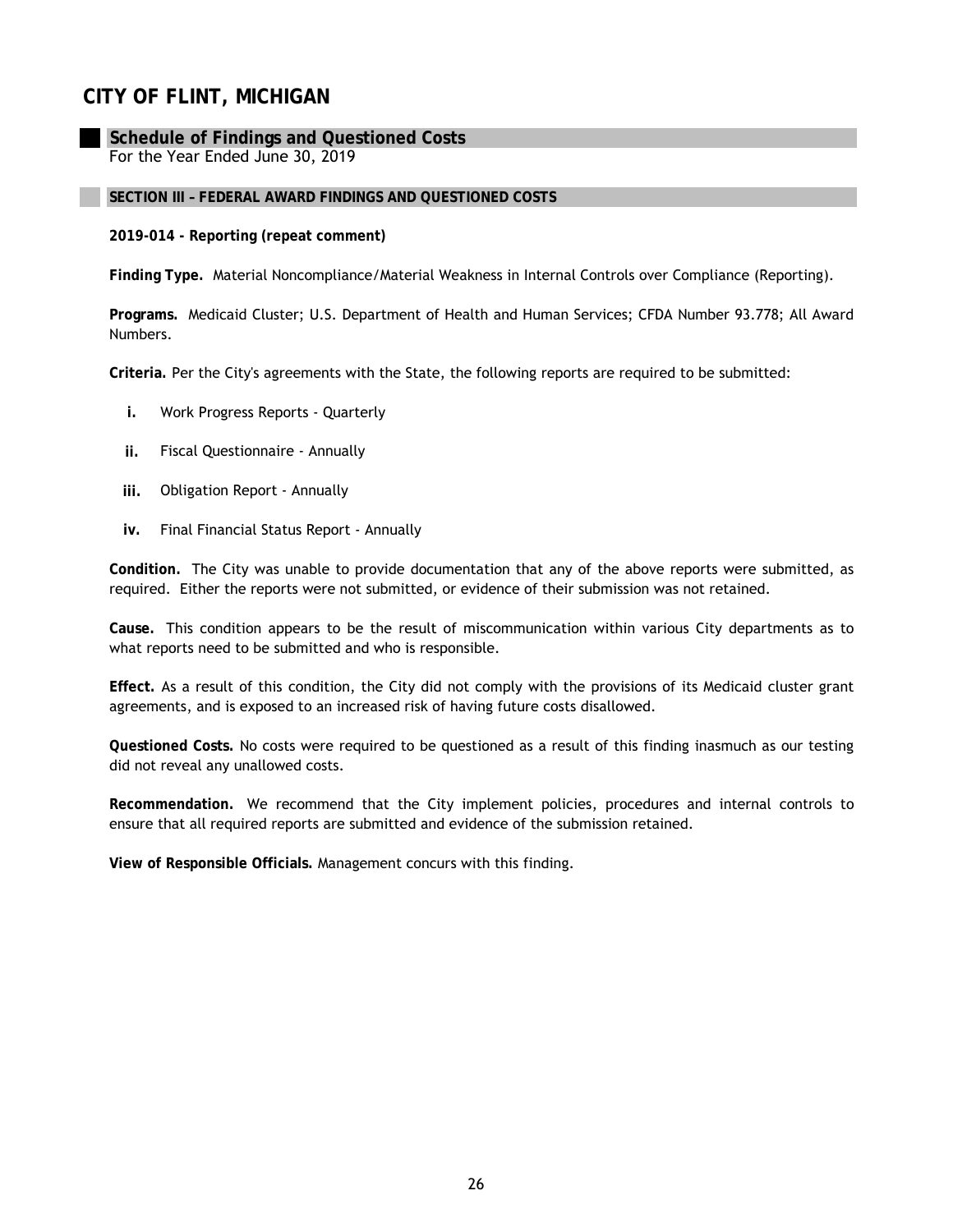**Schedule of Findings and Questioned Costs** For the Year Ended June 30, 2019

#### **SECTION III – FEDERAL AWARD FINDINGS AND QUESTIONED COSTS**

**2019-015 - Grant Accounting and Draw Requests**

**Finding Type.** Immaterial Noncompliance/Material Weakness in Internal Controls over Compliance (Reporting).

**Programs:**

- **i.** Medicaid Cluster; U.S. Department of Health and Human Services; CFDA Number 93.778; All Award Numbers.
- **ii.** Drinking Water State Revolving Fund Cluster; U.S. Environmental Protection Agency; Passed through Michigan Department of the Environment, Great Lakes, and Energy; CFDA Number 66.468; All Award Numbers.

**Criteria.** 2 CFR 200.302(a) states, "Each state must expend and account for the Federal award in accordance with state laws and procedures for expending and accounting for the state's own funds. In addition, the state's and the other non-Federal entity's financial management systems, including records documenting compliance with Federal statutes, regulations, and the terms and conditions of the Federal award, must be sufficient to permit the preparation of reports required by general and program-specific terms and conditions; and the tracing of funds to a level of expenditures adequate to establish that such funds have been used according to the Federal statutes, regulations, and the terms and conditions of the Federal award."

**Condition.** We selected 15 grant draws for testing (a single draw request includes both federal programs), and noted 10 instances in which the signed draw requests provided were not able to be reconciled to the general ledger. None of the differences were significant to the programs, however, reconciling the draws to the general ledger was difficult and required additional audit work. Additionally, we noted three instances in which signed draw requests were not available at the end of the audit and approximately \$834,000 in expenditures that were not on any requests as of the date of this report, which is almost nine months after year end.

**Cause.** This condition appears to be the result of a lack of internal controls at the City which would require management to agree each draw request to the general ledger prior to submitting it to the granting agency for reimbursement and to verify that draw requests are done timely. This is important for cash flow and for accurate reporting.

**Effect.** As a result of this condition, the City is at increased risk that reporting submitted to the State is not accurate.

**Questioned Costs.** No costs were required to be questioned as a result of this finding inasmuch as our testing did not reveal any unallowed costs.

**Recommendation.** We recommend that the City implement policies, procedures and internal controls to ensure that all reports are completed timely, approved appropriately and agree to its accounting records.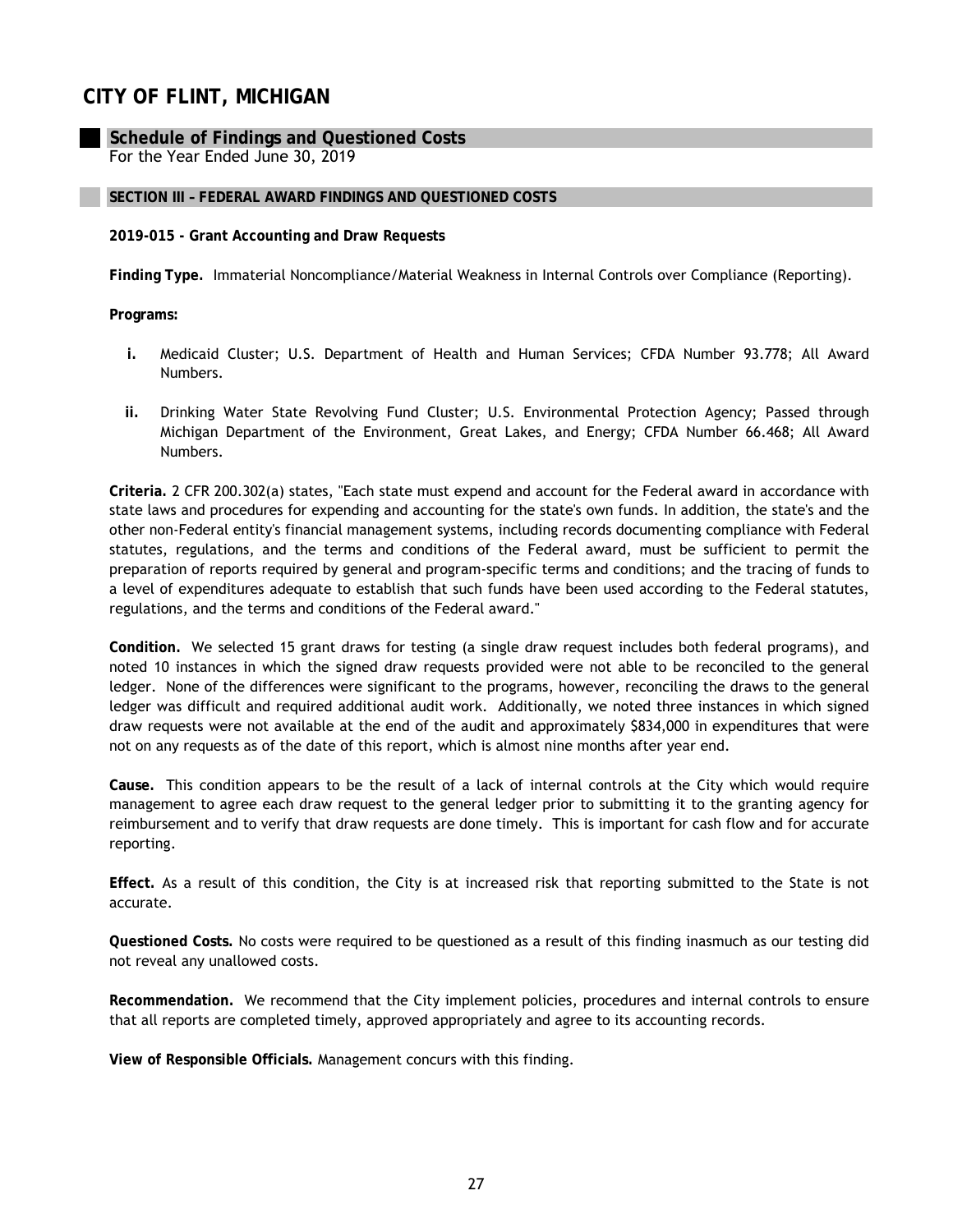#### **Schedule of Findings and Questioned Costs** For the Year Ended June 30, 2019

#### **SECTION III – FEDERAL AWARD FINDINGS AND QUESTIONED COSTS**

**2019-016 - Subrecipient Monitoring Activities**

**Finding Type.** Immaterial Noncompliance/Significant Deficiency in Internal Controls over Compliance (Subrecipient Monitoring).

**Programs.** HOME Investment Partnership Program; U.S. Department of Housing and Urban Development; CFDA Number 14.239; All Award Numbers.

**Criteria.** A pass-through entity must monitor the activities of the subrecipient as necessary to ensure that the subaward is used for authorized purposes, complies with the terms and conditions of the subaward, and achieves performance goals (2 CFR sections 200.331(d) through (f)), plus any additional procedures identified as necessary based upon the evaluation of subrecipient risk or specifically required by the terms and conditions of the award.

**Condition.** We noted during testing that the City utilized "desk audits" as its only method of during-theaward monitoring. While this is an acceptable monitoring activity, the use of this as the only activity should be supported by a formal risk assessment process and associated policies and procedures that dictate what monitoring plan must be followed for specific ranges of subrecipient risk. We did observe that the City has a risk assessment worksheet that classifies subrecipients as low, medium or high risk, but did not find that there was a procedure in place to link the assessed risk to the appropriate monitoring plan.

**Cause.** This condition appears to be the result of vacancies in the program manager position over the past few fiscal years.

**Effect.** As a result of this condition, the HOME program at the City is not fully in compliance with requirements related to subrecipient monitoring, and is exposed to an increased risk that its subrecipients may also be out of compliance without the City's knowledge.

**Questioned Costs.** No costs were required to be questioned as a result of this finding inasmuch as our testing did not reveal any unallowed costs.

**Recommendation.** We recommend that the City review policies and procedures related to the subrecipient monitoring process to make sure that there is a logical connection between the results of risk assessment activities and the monitoring plan devised for each subrecipient. The City should also consider the applicable compliance requirements related to this program and make sure that your monitoring plan covers all applicable areas.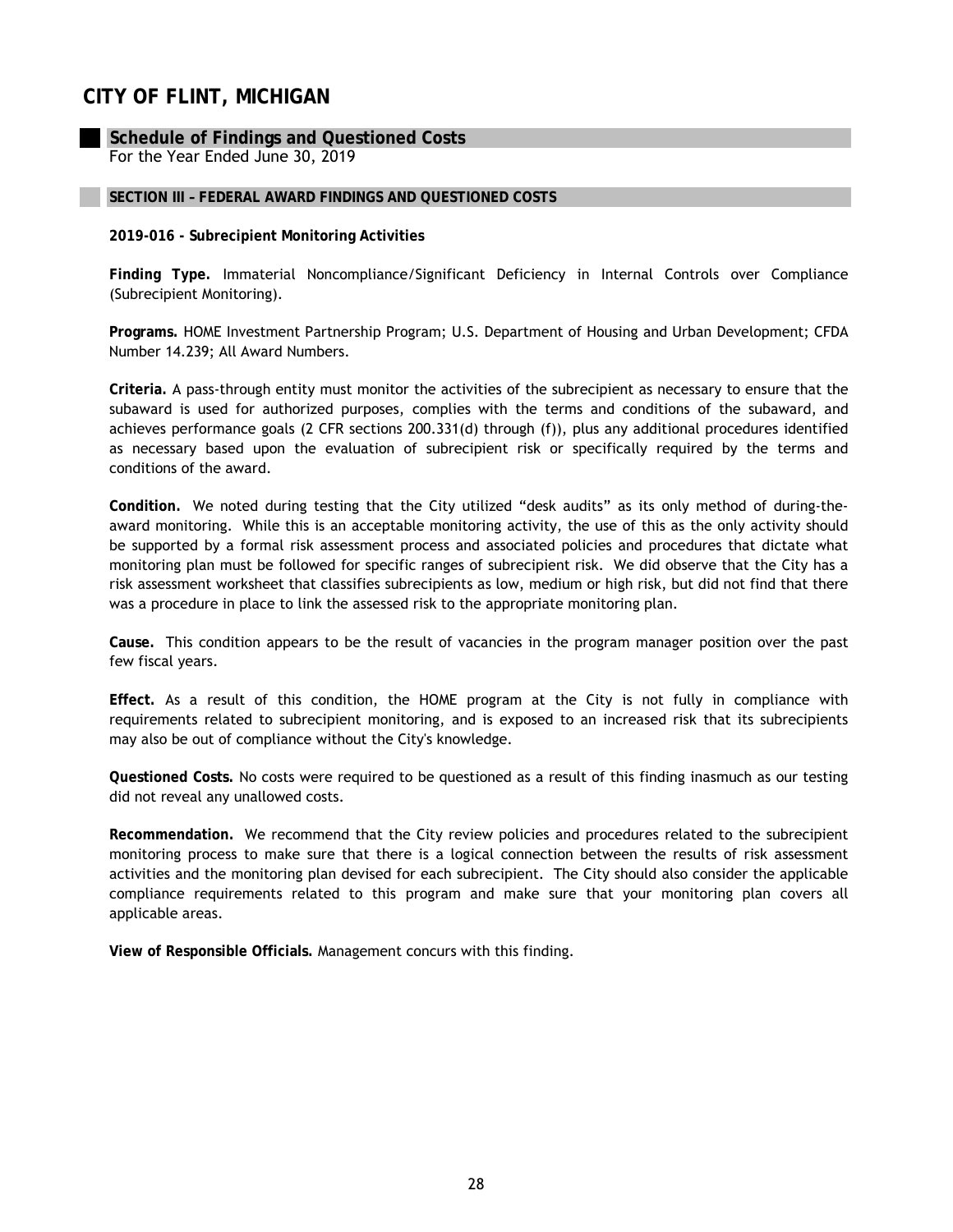#### **Schedule of Findings and Questioned Costs** For the Year Ended June 30, 2019

#### **SECTION III – FEDERAL AWARD FINDINGS AND QUESTIONED COSTS**

**2019-017 - Housing Quality Standards (HQS) Inspections**

**Finding Type.** Material Noncompliance/Material Weakness in Internal Controls over Compliance (Special Tests and Provisions).

**Programs.** HOME Investment Partnership Program; U.S. Department of Housing and Urban Development; CFDA Number 14.239; All Award Numbers.

**Criteria.** During the period of affordability (i.e., the period for which the non-Federal entity must maintain subsidized housing) for HOME assisted rental housing, the participating jurisdiction must perform on-site inspections to determine compliance with property standards and verify the information submitted by the owners no less than (a) every 3 years for projects containing 1 to 4 units, (b) every 2 years for projects containing 5 to 25 units, and (c) every year for projects containing 26 or more units.

**Condition.** For certain properties, all of which fall in the 5 to 25 unit range shown in the criteria section, HQS inspections have not been completed since the 2015-16 fiscal year. One property selected for testing is also under review for non-compliance with the required submission of tenant data, staying current on utilities and property taxes, as well as not granting access for HQS inspections.

**Cause.** This condition appears to be the result of delays in processing HQS inspections due to vacancies in the program manager and City inspector positions, as well as a legal challenge to the City's rental inspection process.

**Effect.** As a result of this condition, the HOME program at the City is not in compliance with requirements related to Housing Quality Inspections, and is exposed to an increased risk that housing units may fail to comply with property standards.

**Questioned Costs.** No costs were required to be questioned as a result of this finding inasmuch as our testing did not reveal any unallowed costs.

**Recommendation.** We recommend that the City take the necessary steps to, either internally or through outsourcing, bring all properties in compliance with HQS inspection requirements. We further recommend that the City review policies and procedures related to this process to make sure that such a lapse will not occur in the future.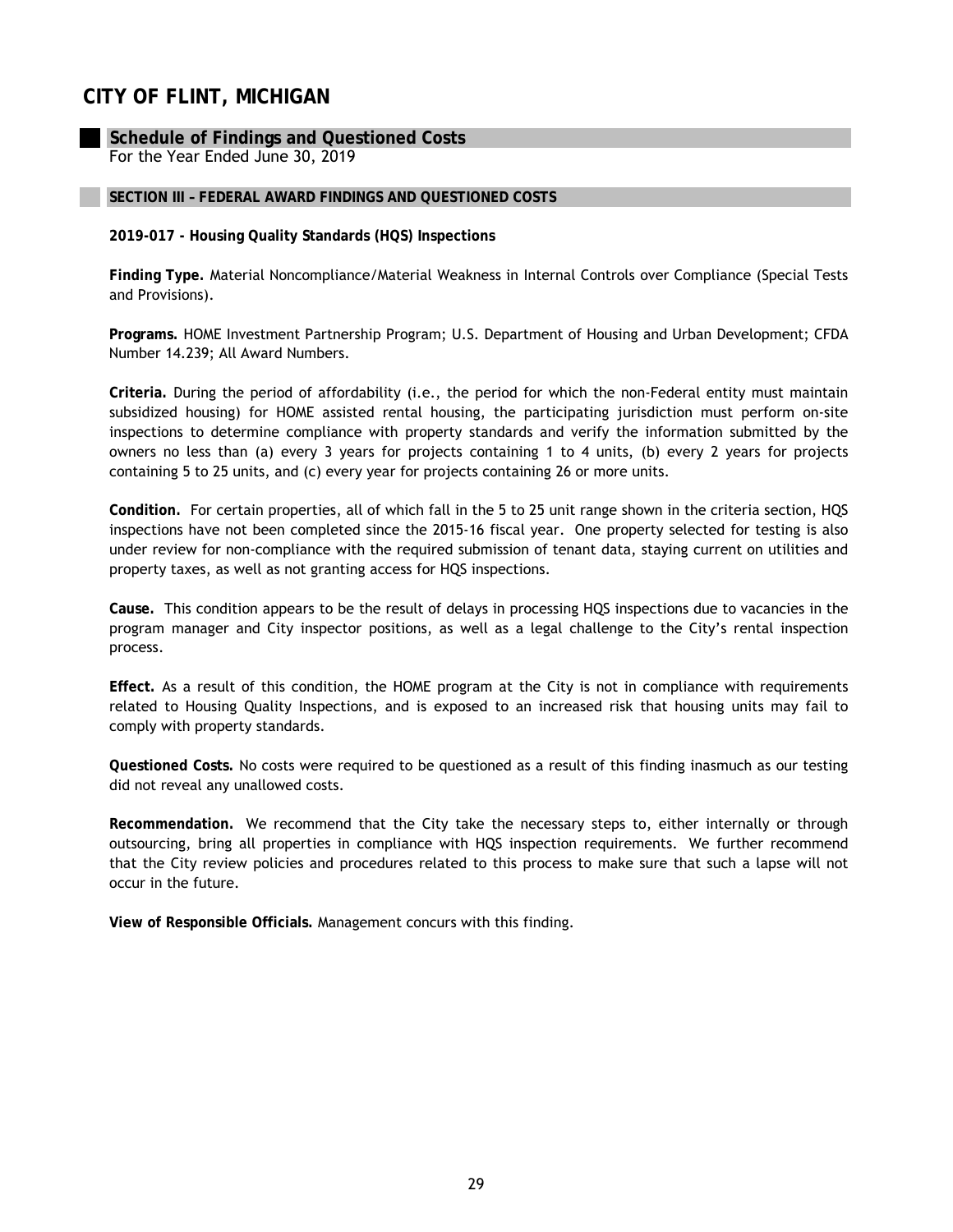### **Schedule of Findings and Questioned Costs**

For the Year Ended June 30, 2019

#### **SECTION III – FEDERAL AWARD FINDINGS AND QUESTIONED COSTS**

**2019-018 – Written Policies Required by the Uniform Grant Guidance (repeat comment)**

**Finding Type.** Immaterial noncompliance

**Program.** All programs.

**Criteria.** The Uniform Guidance requires a non-federal entity that has expended federal awards for a grant awarded on or after December 26, 2014 to have written policies pertaining to: 1) Payments (draws of federal funds and how to minimize the time lapsing between the receipt of federal funds and the disbursement to contractors/employees/subrecipients) (§200.302(6)); 2) Allowability of costs charged to federal programs (§200.302(7)); and 3) Compensation (personnel & benefits) (§200.430-431).

**Condition.** Although the City has processes in place to cover these areas, there are no formal written policies covering payments, allowability of costs and compensation in accordance with the Uniform Guidance.

**Cause.** This condition appears to be the result of a time lag in identifying the requirement and developing a plan for compliance.

**Effect.** As a result of this condition, the City did not fully comply with the Uniform Guidance applicable to the above noted grants.

**Questioned Costs.** No costs have been questioned as a result of this finding.

**Recommendation.** We recommend that the City develop these policies as soon as practical, but no later than the end of fiscal year 2020.